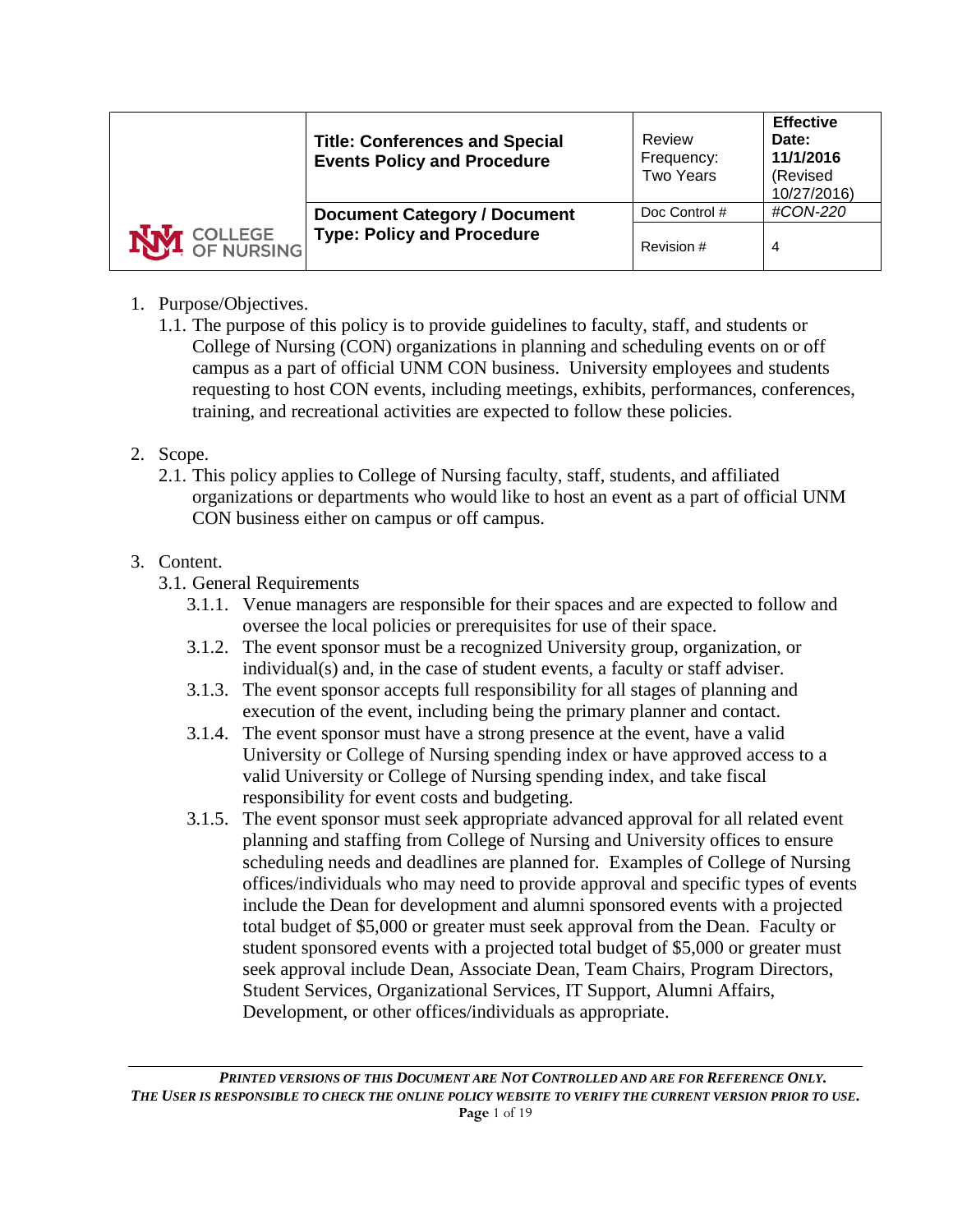- 3.1.6. For development and alumni sponsored events with a projected total budget of \$5,000 or greater approval must be sought from the Dean.
- 3.1.7. For faculty and student related events with a projected total budget of \$5,000 or greater approval must be sought from the Associate Dean for Academic Affairs.
- 3.1.8. The event sponsor is encouraged to establish an event committee to assist with planning and staffing of the event.
	- 3.1.8.1. Committee membership should be comprised of College faculty, staff, students, and/or community partners who directly relate to the focus of the event.
	- 3.1.8.2. Whenever possible, a member of the Information Technology Team should be asked to join the event committee to ensure proper considerations are made for the technology support needs of the event.
	- 3.1.8.3. College of Nursing employees must seek permission from their immediate supervisor to join the event committee.
- 3.1.9. Event sponsors and committees are encouraged to review the "How To" document in Attachment E.
- 3.2. Budget and Cash Management
	- 3.2.1. The event sponsor must work with Organizational Services to develop a budget for costs associated with the event, including but not limited to space and furniture rental, catering, supplies, marketing and advertising, collateral, staff salaries, honorariums, and travel related expenses for invited guests/speakers and staff/faculty supporting the event as necessary. An example budget can be found in Appendix A.
	- 3.2.2. If charging registration fees to event attendees, the event budget must also include projected revenue which will be used to offset the costs of the event, including all budgeted expenses. Any net income remaining will be allocated to an appropriate College of Nursing index to use for subsequent annual or bi-annual events or other similar events/programming in the future should annual events be discontinued or for other College of Nursing initiatives under the direction of the Dean or Associate Dean for Academic Affairs.
	- 3.2.3. All efforts should be made through the budget development and planning process to avoid financial and/or physical losses associated with events or conferences associated with the College of Nursing. Should the event expenditures project any net loss prior to the event, the event sponsor will take appropriate action to adjust the event budget to reduce spending in order to eliminate the potential for net losses due to the event.
	- 3.2.4. Should an event result in a net loss, the event sponsor will consult Organizational Services and the Dean in order to develop a plan for covering any financial and/or physical losses as a result of the event. In the case of an event incurring a financial or physical loss to the College of Nursing, recurrences of the event in the future will be decided by the Dean and/or Associate Dean for Academic Affairs.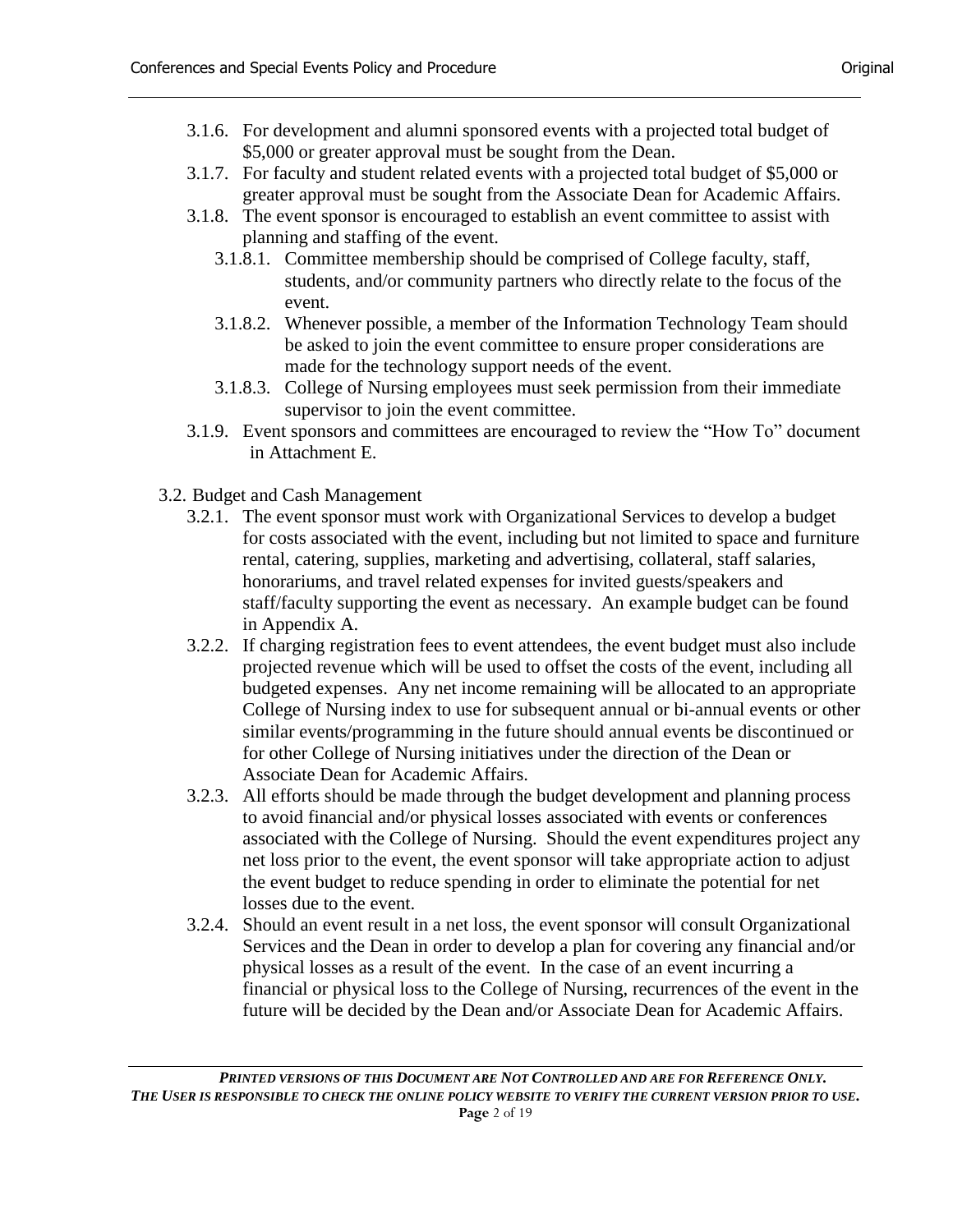- 3.2.5. If the event sponsor is requesting funding support from the College of Nursing from a central spending index managed by the Dean's Office or the Associate Dean for Academic Affairs Office, the event sponsor must develop a budget with Organizational Services to seek appropriate approval prior to scheduling any event related activities.
- 3.2.6. If an event has any associated registration costs for attendees, event sponsorship, or any other generation of revenue, the event sponsor or a designated event committee member must comply with University Policy 7200: Cash Management. The event manager or designated event committee member must work with Organizational Services to ensure all cash, checks, credit card payments, money orders, gift cards, or other forms of payment are allocated to the appropriate College of Nursing index while following all University and College of Nursing cash management procedures.
- 3.3. Event Staffing
	- 3.3.1. If the event sponsor or event committee requests the assistance of College of Nursing staff for the event, the event sponsor must seek advanced approval from the staff member's immediate supervisor prior to assigning any event related tasks to the staff member.
	- 3.3.2. Staff members must complete a "Special Duty Request Form" and receive supervisor approval to assist with the event and return the completed form to the event sponsor or event coordinator, see Attachment C.
	- 3.3.3. Staff who are requested to work on an event that falls outside of his/her normal duties, standard business hours, or is not directly assigned by his/her immediate supervisor must coordinate schedules and workload details required for his/her regular duties and event related duties with the immediate supervisor and the event sponsor.
	- 3.3.4. If additional work exceeds the standard work week (40 hours), the event sponsor must seek approval of the Dean and the staff member's immediate supervisor and must provide funding support to cover overtime salary costs or reimburse the department/ team's index for compensation time earned. Every effort should be made to avoid overtime payment. See UNM Administrative Policy 3300, 3305, 3310 and the College of Nursing Policy: Staff Work Hours for information on overtime, comp-time, and supervisor approval. To request overtime or compensation time, staff must complete the UNM Overtime/Compensatory Time Request and Authorization Form (Attachment D).
	- 3.3.5. Non-exempt staff working on event related tasks or providing support at events outside of normal business hours (Monday – Friday from 8:00am to 5:00pm) should not be scheduled for less than a two (2) hour work shift if the shift is not immediately before or immediately after their normally scheduled work hours. As appropriate and feasible, the event sponsor will solicit student volunteers to assist with event preparation and day of event staffing.
- 3.4. Marketing and Communications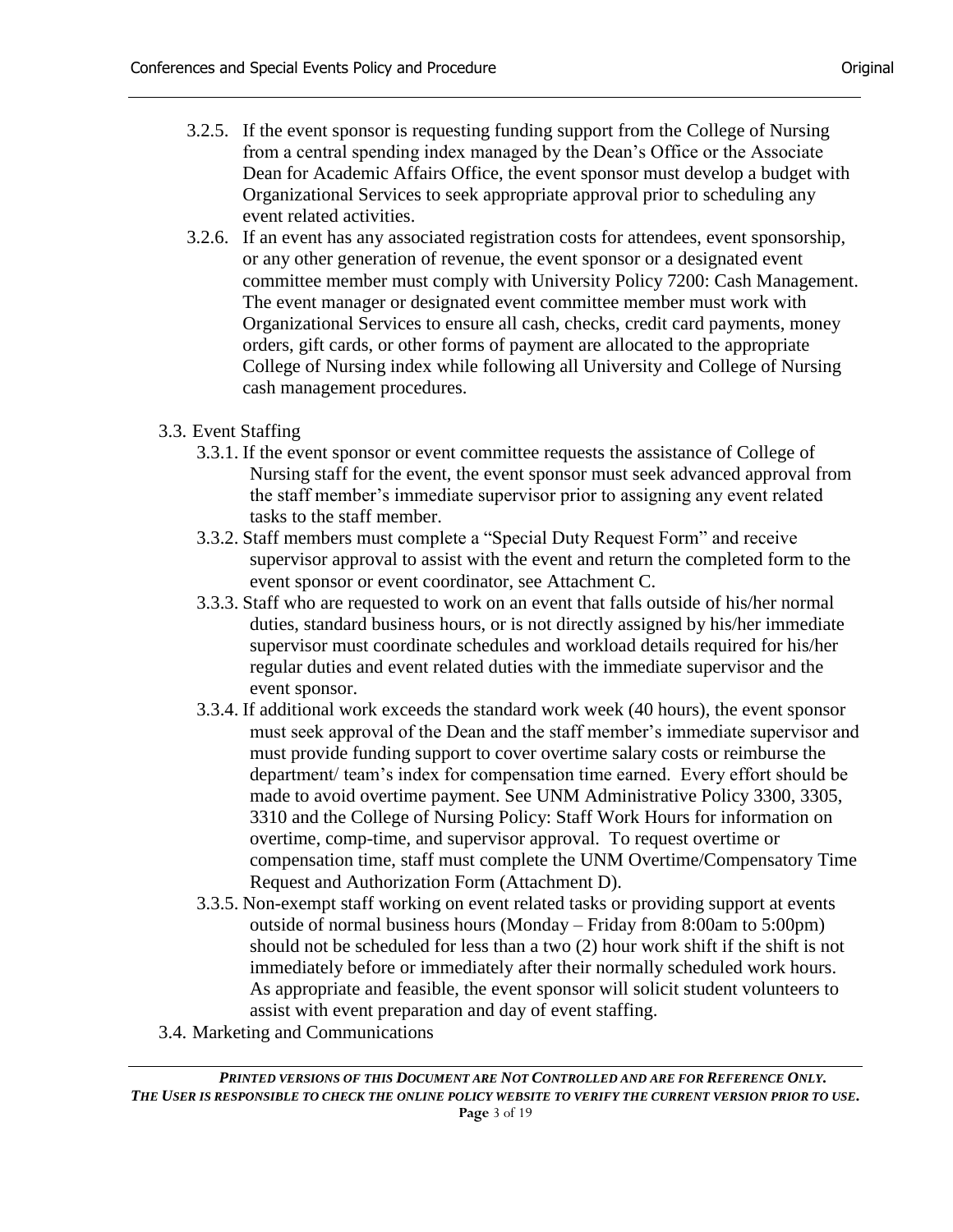- 3.4.1. Event sponsors or event committees who need marketing materials, either electronic or printed, must work with the College of Nursing Marketing and Communications Committee to request and develop materials and/or obtain templates to use for developing conference materials. All College or Collegeaffiliated events must follow University, Health Sciences Campus, and College of Nursing marketing and branding standards. Materials that do not follow University, Health Sciences Campus, or College of Nursing marketing and branding standards cannot be utilized for event purposes and will be destroyed.
- 3.4.2. All materials will display The University of New Mexico logo, UNM Health Sciences Campus logo, or the UNM College of Nursing logo whichever is most appropriate. No event shall create a personalized/ event specific logo without expressed permission from University and HSC marketing and branding offices.
- 3.4.3. Participants in University activities are sometimes photographed, videotaped, or recorded for promotional, educational, and research programs. Such audio, video, film and/or print images may be edited, duplicated, distributed, reproduced, broadcast, and/or reformatted in any form and manner without payment of fees. Event workers and/or sponsors must obtain permission from event participants in order to utilize their image. When large numbers of event attendees prohibit the ability to gather individualized permission to photograph, videotape or otherwise record for official College or University use, clear signage must be prominently posted notifying event attendees that they may be recorded while attending the event for official College or University use. Please see the example of signage to post at official College or University events in Attachment B.
- 3.5. Event Logistics and Scheduling
	- 3.5.1. The event sponsor will communicate event logistics including title of event, dates, times, location, and description to the College of Nursing IT department to post event information to the College's website in order to communicate event logistics both internally and externally. Information must be submitted using the IT support ticketing system on the College's website.
	- 3.5.2. Events where alcoholic beverages are distributed or sold must abide by University of New Mexico policies 2140 and 2150 and seek appropriate approval in advance of the event.
	- 3.5.3. During event planning, help with access needs for persons with disabilities can be obtained from the Accessibility Resource Center, Mesa Vista Hall 2021, (505) 277- 35206, http://as2.unm.edu.
	- 3.5.4. The University of New Mexico regulates occupancy limits on the number of individuals who can be in a space during each event to ensure safety of all in attendance and to be in compliance with fire safety codes. Ticket sales will be restricted to the appropriate capacity limit to ensure compliance with established limits. Occupancy capacities for specific venues on campus are available through the University of New Mexico Event Management System and will be clearly identified during the event/space reservation process. The event sponsor is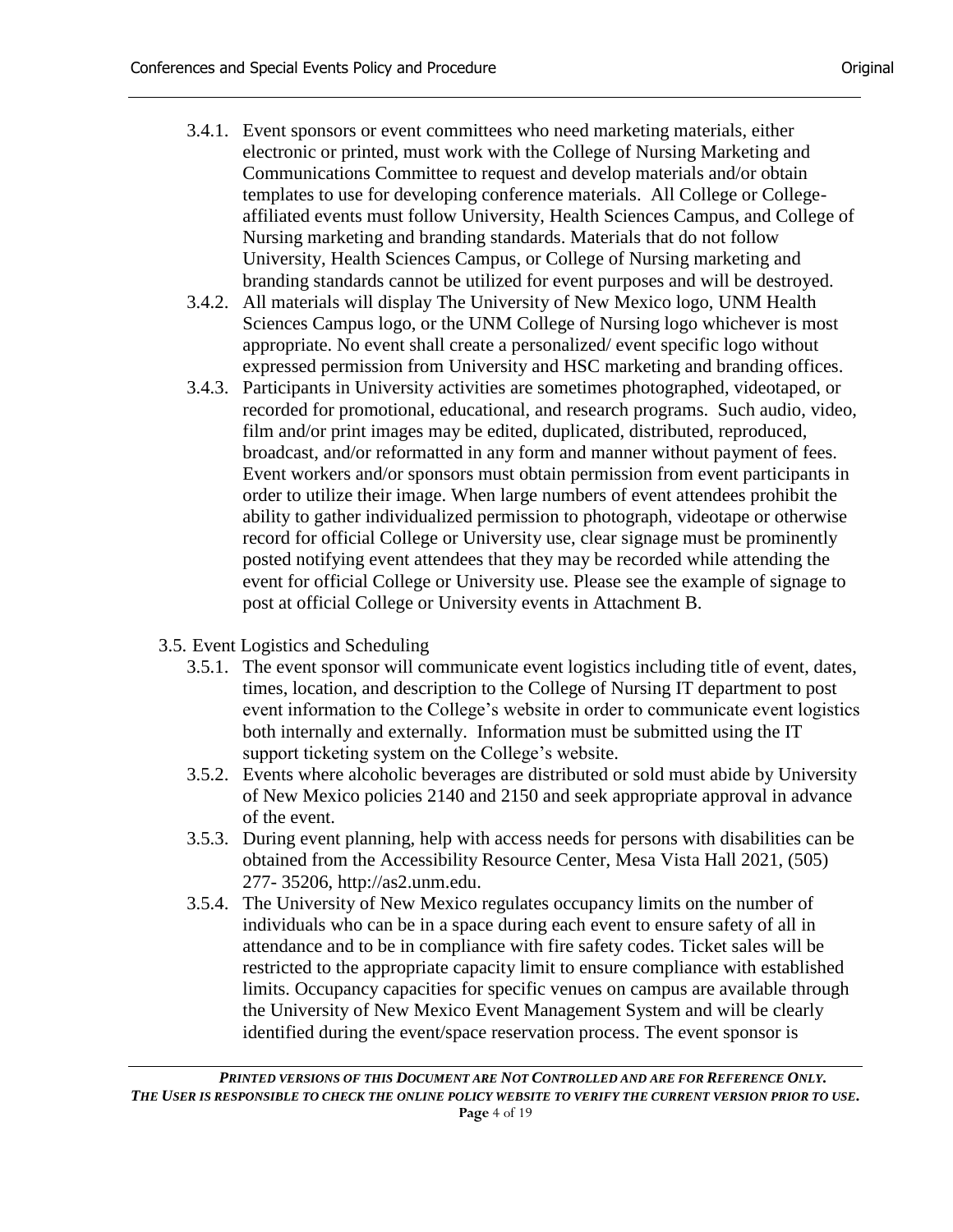responsible for taking positive actions to ensure that occupancy limits are adhered to during the course of the event.

- 3.5.5. If the event is income producing for the sponsoring unit, or if ticket sales are made available to the general public, the University will determine if the sponsoring unit must purchase insurance to cover any claims or suits that may result from the conduct of the event and the level of insurance necessary. The cost of insurance will be the responsibility of the event sponsor and must be budgeted for as part of the total event budget. If the revenue generating event is cosponsored with an organization not affiliated with the University, UNM will require that the nonaffiliated organization provide evidence of insurance.
- 3.5.6. In the case of an incident occurring during a College of Nursing event, whether held on-campus or off-campus, the event sponsor or designated event committee member will submit a Notice of Incident form through the Safety and Risk Services Department at UNM. All incidents must be reported immediately to the individual's supervisor, department head, and Safety and Risk Services. Incidents include, but are not limited to, work related injuries, injuries to event participants, property damage, spills or releases of hazardous substances/ wastes, and wastewater. For forms and additional information, visit the Safety and Risk Services department's website: [http://srs.unm.edu/important-](http://srs.unm.edu/important-%20forms.php) forms.php .
- 3.5.7. On campus events with an expected attendance exceeding fifty participants will be required to submit a Special Event Application Form to the UNM Department of Safety and Risk Services at least six (6) weeks prior to the date of the event. Forms can be found online at<http://srs.unm.edu/special-events/> .
- 3.6. Information Technology
	- 3.6.1. If support from the Information Technology department is required for the event, the event sponsor must submit a formal request no less than one month prior to the event. Information Technology support may include but is not limited to creating Zoom sessions for participants, developing electronic registration forms, uploading information to the College's website, email support, equipment (i.e. computer/ laptop(s), projector, monitors, phone, etc.).
	- 3.6.2. For events requiring Information Technology technical support leading up to, during, or after the event the event sponsor must request permission of the Information Technology Manager in addition to following all other requirements of this policy.
	- 3.6.3. The event sponsor is responsible for all Information Technology equipment that is requested for the event. Should any equipment be damaged while in the possession of the event sponsor, the event budget must allocate funds to replace or repair damaged equipment.
	- 3.6.4. Requests for event support that are within the normal scope of duties for Information Technology staff will be reviewed and assigned by the IT Manager. Any requests for staff assistance outside of his/her normally assigned duties must follow all other guidelines within this policy.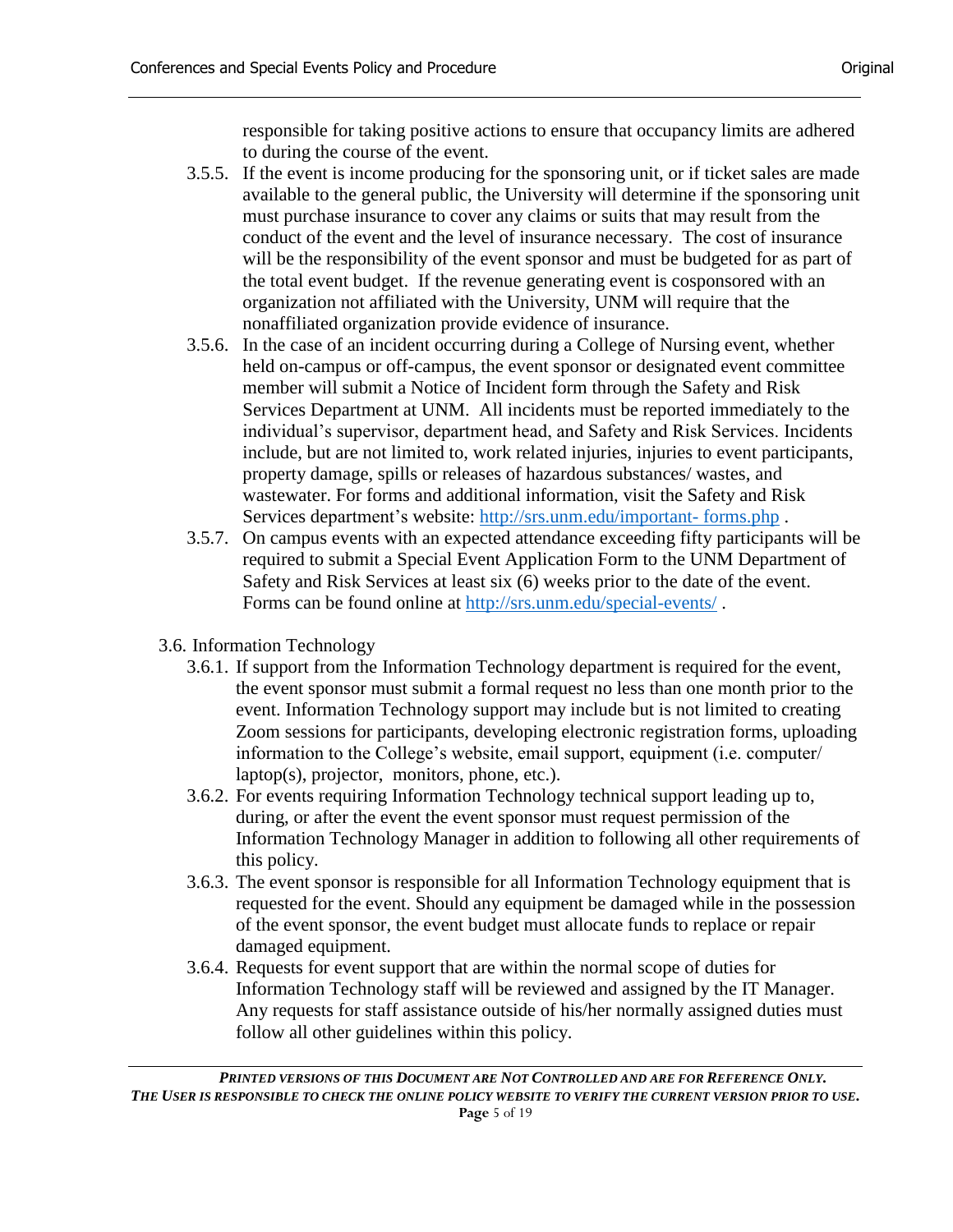3.7. Invited Speakers, Dignitaries, and Government or Legislative Officials

- 3.7.1. If inviting dignitaries, elected officials, or other high profile individuals to an event, the event sponsor must inform the Office of Government and Community Relations at the University level prior to inviting and confirming these individuals to participate in a College of Nursing related event per University policy.
- 3.7.2. When invited speakers and dignitaries for special events, conferences, and programs are brought to campus, the event sponsor should coordinate travel arrangements, lodging, and in-town and budget for these expenses in the event budget.
- 3.7.3. If possible while on campus, special guests, invited speakers, government officials, and dignitaries should have time scheduled with one of the following offices or individuals: the Office of the Dean, Office of the Associate Dean of Academic Affairs, or one the Education, Practice, or Research Team Chairs. The event sponsor or designated event committee member will coordinate with these offices to schedule time as available.
- 3.7.4. Departments may pay an honorarium to an individual of special achievement or renown, in return for that individual's willingness to visit the university and participate in a University event of short duration (such as a speaker, reviewer, seminar/ conference participant, etc.) with the understanding that the payment does not constitute compensation commensurate with the actual services provided. The event sponsor must budget for any honoraria within the event budget and must follow the University Policy 2170 regarding honorarium payments.
- 4. Responsibilities.

|                                             | <b>RESPONSIBILITIES</b>                                     |
|---------------------------------------------|-------------------------------------------------------------|
| <b>Position/Title/Group</b>                 | <b>Requirements/Expectations/Duties</b>                     |
| <b>Office of Academic</b><br><b>Affairs</b> | Responsibility for adherence to this policy and procedures. |
| Faculty, Staff &<br><b>Students</b>         | Responsible for understanding this policy and procedures    |
|                                             |                                                             |

- 5. Records Applicability/Retention
	- 5.1. "Documentation related to this policy will be maintained in accordance with UNM Administrative Policies and Procedures, UAPPM Policy 6020, and applicable requirements of the New Mexico Public Records Act, N.M.S.A § 14-3-1 et. seq."
- 6. External Reference(s). 6.1.
- 7. Internal Reference(s).
	- 7.1. UNM Administrative Policies and Procedures Policy 1040: Fundraising <https://policy.unm.edu/university-policies/1000/1040.html>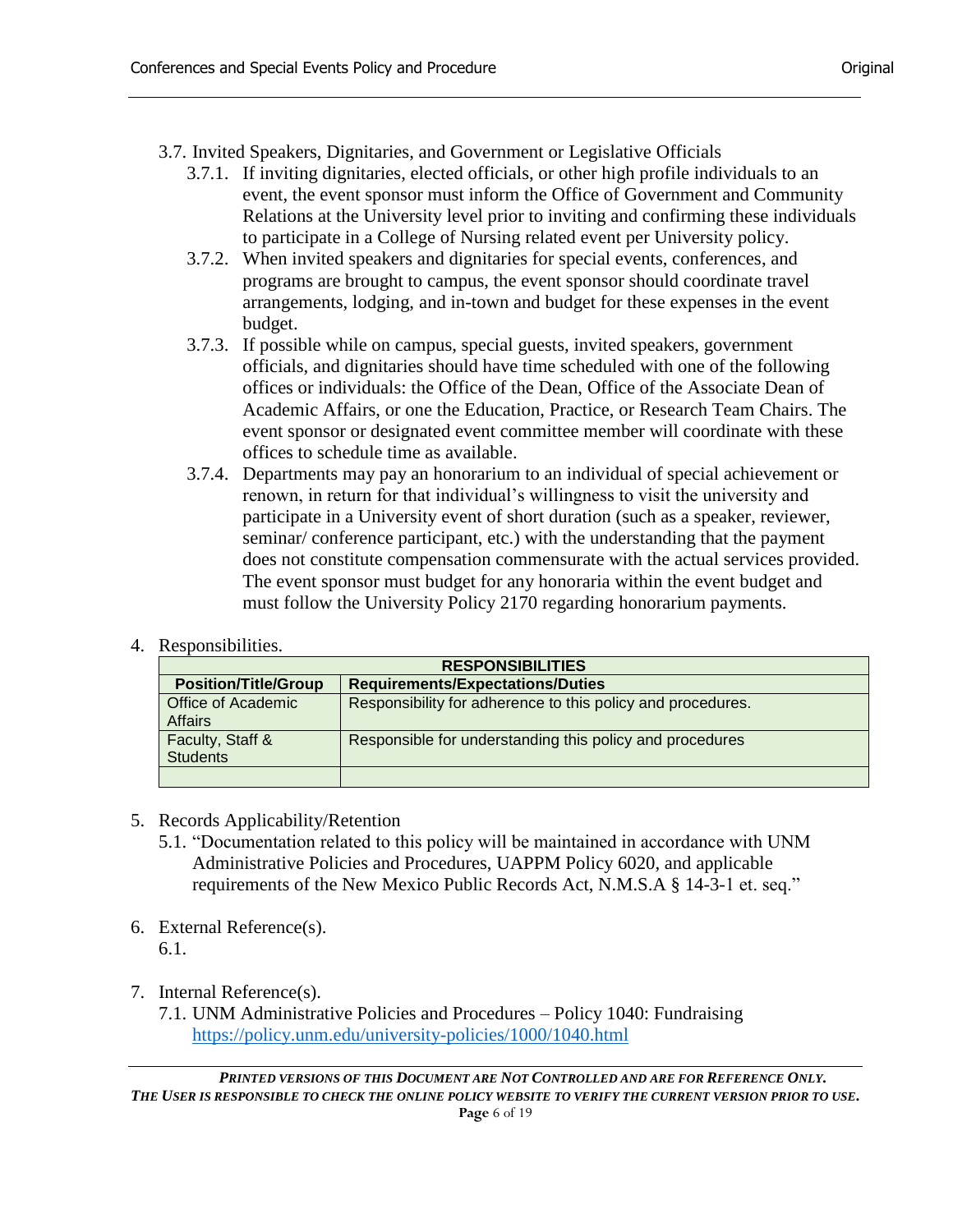- 7.2. UNM Administrative Policies and Procedures Policy 2050: Government Relations and look up for relevancy Legislative Activity [https://policy.unm.edu/university](https://policy.unm.edu/university-policies/2000/2050.html)[policies/2000/2050.html](https://policy.unm.edu/university-policies/2000/2050.html)
- 7.3. UNM Administrative Policies and Procedures Policy 2060: Political Activity look up for relevancy <https://policy.unm.edu/university-policies/2000/2060.html>
- 7.4. UNM Administrative Policies and Procedures Policy 2140: Use and Possession of Alcohol on University Property [https://policy.unm.edu/university](https://policy.unm.edu/university-policies/2000/2140.html)[policies/2000/2140.html](https://policy.unm.edu/university-policies/2000/2140.html)
- 7.5. UNM Administrative Policies and Procedures Policy 2150: Sponsorship by Alcohol Beverage Companies <https://policy.unm.edu/university-policies/2000/2150.html>
- 7.6. UNM Administrative Policies and Procedures Policy 2170: Honorarium Payments <https://policy.unm.edu/university-policies/2000/2170.html>
- 7.7. UNM Administrative Policies and Procedures Policy 3300: Paid Time <https://policy.unm.edu/university-policies/3000/3300.html> & 3305https://policy.unm.edu/university-policies/3000/3305.html & 3310 <https://policy.unm.edu/university-policies/3000/3310.html>
- 7.8. UNM Administrative Policies and Procedures Policy 4000: Allowable and Unallowable Expenditures look up for relevancy [https://policy.unm.edu/university](https://policy.unm.edu/university-policies/4000/4000.html)[policies/4000/4000.html](https://policy.unm.edu/university-policies/4000/4000.html)
- 7.9. UNM Administrative Policies and Procedures Policy 4030: Travel---look up for relevancy <https://policy.unm.edu/university-policies/4000/4030.html>
- 7.10. UNM Administrative Policies and Procedures Policy 7200: Cash Management <https://policy.unm.edu/university-policies/7000/7200.html>
- 7.11. UNM College of Nursing Policy #CON-320: Travel for Non-Exempt Staff <https://app.box.com/s/92w8htzq7i6s6w5x1vx6eie8hr9wy6s3/folder/71830974156>
- 7.12. UNM UAPPM Policy 6020 <https://policy.unm.edu/university-policies/6000/6020.html>
- 8. Definitions.
	- 8.1. Event: Includes conferences, receptions, fundraising events, meetings, and other similar events that are sponsored/hosted by, benefit, or otherwise involve the College of Nursing in an official capacity.
	- 8.2. Venue: Any location where an activity, meeting, conference, or social gathering may be held. Venue Manager: The facilities, scheduling, or coordinating employee of a site used for an event whether on campus or off campus.
	- 8.3. Event Sponsor: The College of Nursing faculty, staff, or student who is the key person(s) responsible for all event-related duties and logistics. This individual(s) is the initiator of the event and related planning.
- 9. Key Words.

9.1.

#### 10. Attachments.

10.1. Appendix A – Sample Events Budget Template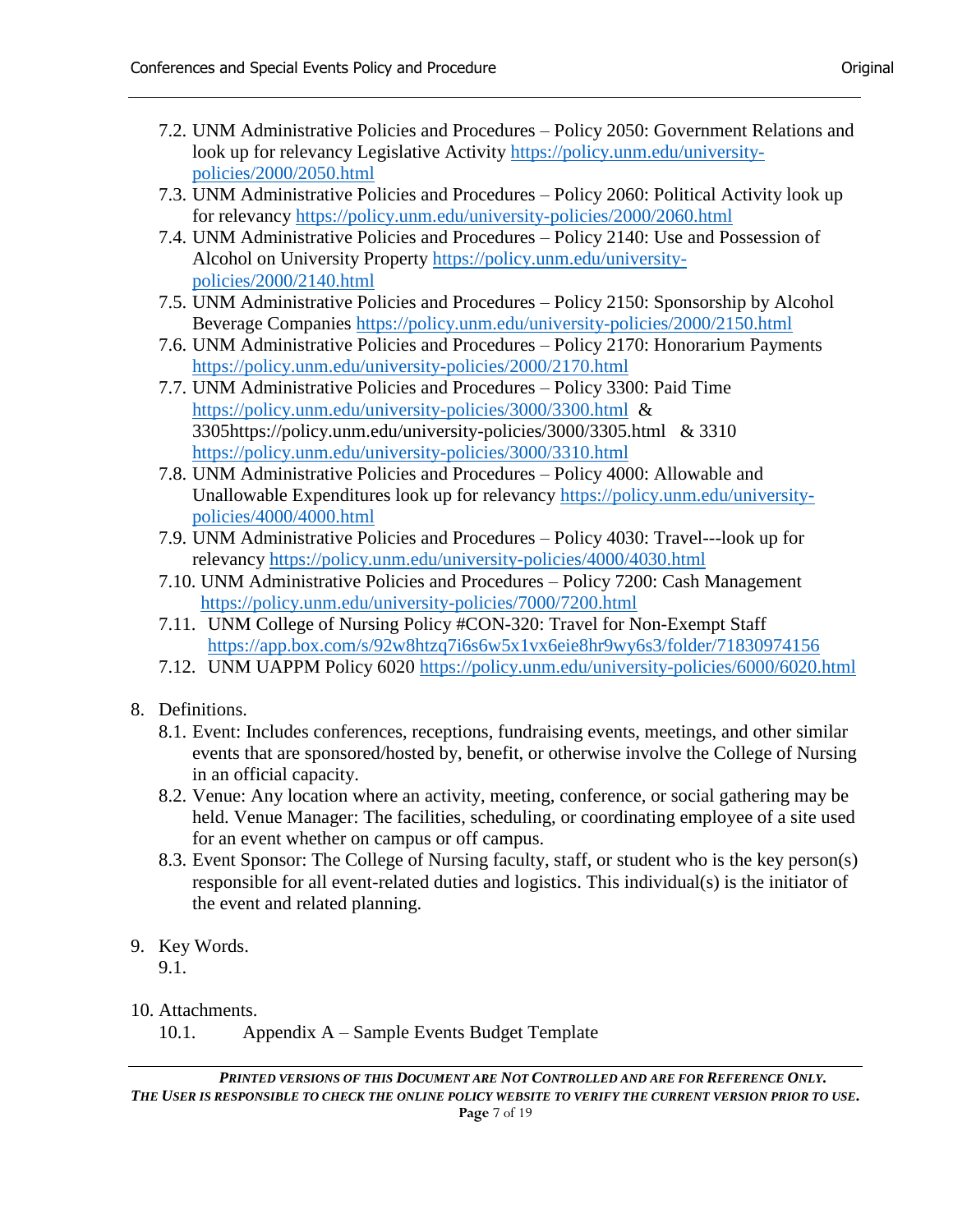- 10.2. Appendix B Official CON Event Signage for Consent to Record
- 10.3. Appendix C Special Duty Request Form
- 10.4. Appendix D Overtime/Compensatory Time Request and Authorization Form
- 10.5. Appendix  $E How$  to Plan an Event
- 11. Approval Authority.

#### DOCUMENT APPROVAL & TRACKING

| Item                                | Contact                                                                        | Date                        | Approval |
|-------------------------------------|--------------------------------------------------------------------------------|-----------------------------|----------|
| Owner                               | <b>CON Faculty</b>                                                             |                             | N/A      |
|                                     | <b>CON</b> Administration                                                      |                             | N/A      |
|                                     | Other: Click here to enter text.                                               |                             | N/A      |
| Consultant(s)                       | CON Senior Faculty, CON Tenured Faculty, or<br>CON Leadership Team/ Department | 10/10/2016                  | Y        |
| Committee(s)                        | CON Faculty Affairs Committee                                                  |                             | N/A      |
|                                     | <b>Staff Council</b>                                                           |                             | N/A      |
|                                     | Other:                                                                         |                             | N/A      |
| Legal (if applicable)               |                                                                                |                             | N/A      |
| <b>Official Approver</b>            | Nancy Ridenour, Dean, College of Nursing                                       |                             | Y        |
| <b>Official Signature</b>           |                                                                                | 11/4/2016                   |          |
| 2 <sup>nd</sup> Approver (Optional) | President pro tempore of CON Faculty                                           | Click here to enter a date. |          |
| Signature                           |                                                                                | Click here to enter a date. |          |
| <b>CON Faculty Approval:</b>        |                                                                                | Click here to enter a date. |          |
| <b>Effective Date:</b>              |                                                                                | Click here to enter a date. |          |
| <b>Origination Date:</b>            |                                                                                | Click here to enter a date. |          |
| <b>Issue Date:</b>                  |                                                                                | Click here to enter a date. |          |

#### 12. Document History.

|                                                                                                                                                                                                           |                           |                                                    | <b>HISTORY LOG</b>                                                                                                                 |                                                |
|-----------------------------------------------------------------------------------------------------------------------------------------------------------------------------------------------------------|---------------------------|----------------------------------------------------|------------------------------------------------------------------------------------------------------------------------------------|------------------------------------------------|
| Date and Date Type:<br>(Specify: Origination,<br><b>Effective or Retired</b><br>Date)<br>In addition: Add <b>Review</b><br><b>Date</b> when Effective Date<br>does not change due to no<br>major updates. | New/<br><b>Revision #</b> | Title of<br>Document:                              | <b>Description of Change(s):</b>                                                                                                   | <b>Approved By:</b><br><b>Print Name/Title</b> |
| Revised: 10/27/2016<br><b>Effective: 11/01/2016</b>                                                                                                                                                       | $\mathbf{1}$              | <b>Conferences</b><br>and Special<br><b>Events</b> | <b>New Document</b>                                                                                                                | Dean, Nancy<br>Ridenour                        |
| 4/20/2020                                                                                                                                                                                                 | $\overline{\mathbf{z}}$   | <b>Conferences</b><br>and Special<br><b>Events</b> | <b>Transferred Policy #13.1.1</b><br>content to revised HSC policy<br>template and numbering<br>system to #CON 220. No<br>changes. |                                                |

*PRINTED VERSIONS OF THIS DOCUMENT ARE NOT CONTROLLED AND ARE FOR REFERENCE ONLY. THE USER IS RESPONSIBLE TO CHECK THE ONLINE POLICY WEBSITE TO VERIFY THE CURRENT VERSION PRIOR TO USE.* **Page** 8 of 19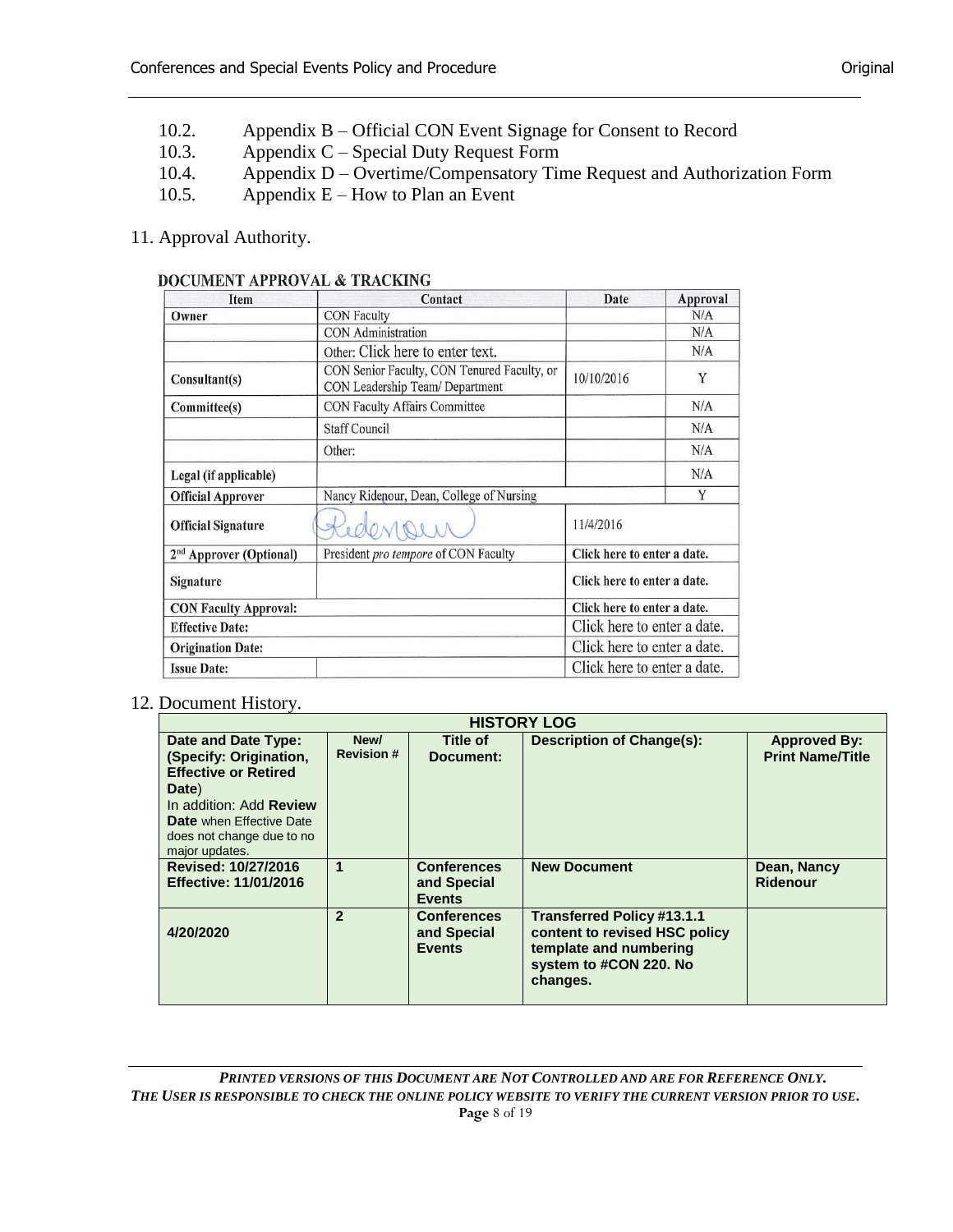# ATTACHMENT A – Sample Event Budget Template

**Event Budget Expenses and Revenue** 

| NAME OF BEEST                                                                                                                                                                                                                                                                                                                                                                                                                                                                                                                                            |               |                                   | Index Services |              |
|----------------------------------------------------------------------------------------------------------------------------------------------------------------------------------------------------------------------------------------------------------------------------------------------------------------------------------------------------------------------------------------------------------------------------------------------------------------------------------------------------------------------------------------------------------|---------------|-----------------------------------|----------------|--------------|
| bit cartoon                                                                                                                                                                                                                                                                                                                                                                                                                                                                                                                                              | <b>PENDIX</b> | BITANIES ACTUAL                   |                | <b>Power</b> |
|                                                                                                                                                                                                                                                                                                                                                                                                                                                                                                                                                          |               |                                   |                |              |
| <b>ABRINA</b><br>Tap at all the cost per costal/ ABANDIX                                                                                                                                                                                                                                                                                                                                                                                                                                                                                                 |               |                                   |                |              |
|                                                                                                                                                                                                                                                                                                                                                                                                                                                                                                                                                          |               |                                   |                |              |
| Estados<br>Ferra Enemie                                                                                                                                                                                                                                                                                                                                                                                                                                                                                                                                  |               | П                                 | Ŀ              |              |
|                                                                                                                                                                                                                                                                                                                                                                                                                                                                                                                                                          |               |                                   |                |              |
| <b>UNIVER</b>                                                                                                                                                                                                                                                                                                                                                                                                                                                                                                                                            |               |                                   |                |              |
|                                                                                                                                                                                                                                                                                                                                                                                                                                                                                                                                                          |               |                                   |                |              |
|                                                                                                                                                                                                                                                                                                                                                                                                                                                                                                                                                          |               |                                   |                |              |
|                                                                                                                                                                                                                                                                                                                                                                                                                                                                                                                                                          |               |                                   |                |              |
|                                                                                                                                                                                                                                                                                                                                                                                                                                                                                                                                                          |               |                                   |                |              |
|                                                                                                                                                                                                                                                                                                                                                                                                                                                                                                                                                          |               |                                   |                |              |
|                                                                                                                                                                                                                                                                                                                                                                                                                                                                                                                                                          |               |                                   |                |              |
|                                                                                                                                                                                                                                                                                                                                                                                                                                                                                                                                                          |               |                                   |                |              |
|                                                                                                                                                                                                                                                                                                                                                                                                                                                                                                                                                          |               |                                   |                |              |
|                                                                                                                                                                                                                                                                                                                                                                                                                                                                                                                                                          |               |                                   |                |              |
|                                                                                                                                                                                                                                                                                                                                                                                                                                                                                                                                                          |               |                                   |                |              |
|                                                                                                                                                                                                                                                                                                                                                                                                                                                                                                                                                          |               |                                   |                |              |
| Wallen/Stationarty, writing utancity, folders, also                                                                                                                                                                                                                                                                                                                                                                                                                                                                                                      |               |                                   |                |              |
|                                                                                                                                                                                                                                                                                                                                                                                                                                                                                                                                                          |               |                                   |                |              |
|                                                                                                                                                                                                                                                                                                                                                                                                                                                                                                                                                          |               |                                   |                |              |
|                                                                                                                                                                                                                                                                                                                                                                                                                                                                                                                                                          |               |                                   |                |              |
|                                                                                                                                                                                                                                                                                                                                                                                                                                                                                                                                                          |               |                                   |                |              |
| $\begin{minipage}{0.9\textwidth} \begin{minipage}{0.9\textwidth} \centering \begin{minipage}{0.9\textwidth} \centering \end{minipage} \begin{minipage}{0.9\textwidth} \centering \begin{minipage}{0.9\textwidth} \centering \end{minipage} \begin{minipage}{0.9\textwidth} \centering \end{minipage} \begin{minipage}{0.9\textwidth} \centering \end{minipage} \begin{minipage}{0.9\textwidth} \centering \end{minipage} \begin{minipage}{0.9\textwidth} \centering \end{minipage} \begin{minipage}{0.9\textwidth} \centering \end{minipage} \begin{min$ |               |                                   |                |              |
|                                                                                                                                                                                                                                                                                                                                                                                                                                                                                                                                                          |               |                                   |                |              |
| <b>SEMINATED AT AN ADDRESS</b>                                                                                                                                                                                                                                                                                                                                                                                                                                                                                                                           |               |                                   |                |              |
| unt (mituler pas instal) (anter pa-                                                                                                                                                                                                                                                                                                                                                                                                                                                                                                                      |               |                                   |                |              |
|                                                                                                                                                                                                                                                                                                                                                                                                                                                                                                                                                          |               |                                   |                |              |
|                                                                                                                                                                                                                                                                                                                                                                                                                                                                                                                                                          |               |                                   | п              |              |
| ENTERTAINMENT / WINTER MINARITY MELSON SURE TO                                                                                                                                                                                                                                                                                                                                                                                                                                                                                                           |               |                                   |                |              |
|                                                                                                                                                                                                                                                                                                                                                                                                                                                                                                                                                          |               |                                   |                |              |
|                                                                                                                                                                                                                                                                                                                                                                                                                                                                                                                                                          |               |                                   |                |              |
|                                                                                                                                                                                                                                                                                                                                                                                                                                                                                                                                                          |               |                                   |                |              |
|                                                                                                                                                                                                                                                                                                                                                                                                                                                                                                                                                          |               |                                   |                |              |
|                                                                                                                                                                                                                                                                                                                                                                                                                                                                                                                                                          |               | в                                 | в              |              |
| China<br>  Saltana<br>  Saltana   Saltana   Saltana   Shuffan   Saltana<br>  Saltana   Saltana   Saltana   Saltana   Saltana  <br>  Saltana<br><b>ENERGY ARRESTED FOR THE EXECUTIVE OF A REPORT OF A REPORT OF A REPORT OF A REPORT OF A REPORT OF A REPORT OF A REPORT OF A REPORT OF A REPORT OF A REPORT OF A REPORT OF A REPORT OF A REPORT OF A REPORT OF A REPORT OF A RE</b>                                                                                                                                                                      |               |                                   |                |              |
|                                                                                                                                                                                                                                                                                                                                                                                                                                                                                                                                                          |               |                                   |                |              |
|                                                                                                                                                                                                                                                                                                                                                                                                                                                                                                                                                          |               |                                   |                |              |
|                                                                                                                                                                                                                                                                                                                                                                                                                                                                                                                                                          |               | İ                                 | t              |              |
| <b>DOM HAND</b>                                                                                                                                                                                                                                                                                                                                                                                                                                                                                                                                          |               |                                   |                |              |
| $\frac{1}{2}$<br>È                                                                                                                                                                                                                                                                                                                                                                                                                                                                                                                                       |               |                                   |                |              |
|                                                                                                                                                                                                                                                                                                                                                                                                                                                                                                                                                          |               |                                   |                |              |
|                                                                                                                                                                                                                                                                                                                                                                                                                                                                                                                                                          |               |                                   |                |              |
| $-14$                                                                                                                                                                                                                                                                                                                                                                                                                                                                                                                                                    |               |                                   |                |              |
| $\mathbb{Z}_2$                                                                                                                                                                                                                                                                                                                                                                                                                                                                                                                                           |               | ħ                                 | ħ              |              |
| PROTECTIVE                                                                                                                                                                                                                                                                                                                                                                                                                                                                                                                                               |               |                                   |                |              |
| ज़                                                                                                                                                                                                                                                                                                                                                                                                                                                                                                                                                       |               | Ł                                 | ħ              |              |
| Palamera<br>Palaceg Turus                                                                                                                                                                                                                                                                                                                                                                                                                                                                                                                                |               |                                   |                |              |
|                                                                                                                                                                                                                                                                                                                                                                                                                                                                                                                                                          |               |                                   |                |              |
|                                                                                                                                                                                                                                                                                                                                                                                                                                                                                                                                                          |               |                                   |                |              |
|                                                                                                                                                                                                                                                                                                                                                                                                                                                                                                                                                          |               |                                   |                |              |
| <b>DON'T REALTER PROBATION</b><br>٠                                                                                                                                                                                                                                                                                                                                                                                                                                                                                                                      |               |                                   | ħ              |              |
| ____                                                                                                                                                                                                                                                                                                                                                                                                                                                                                                                                                     |               |                                   |                |              |
| <b>Station</b><br>Content contractor and content                                                                                                                                                                                                                                                                                                                                                                                                                                                                                                         |               |                                   |                |              |
|                                                                                                                                                                                                                                                                                                                                                                                                                                                                                                                                                          |               | Þ                                 | Þ              |              |
|                                                                                                                                                                                                                                                                                                                                                                                                                                                                                                                                                          |               |                                   |                |              |
|                                                                                                                                                                                                                                                                                                                                                                                                                                                                                                                                                          |               | t                                 | ħ              |              |
| <br> -<br>  Kanadi Tokas<br>  Kanadi Tokas                                                                                                                                                                                                                                                                                                                                                                                                                                                                                                               |               |                                   |                |              |
|                                                                                                                                                                                                                                                                                                                                                                                                                                                                                                                                                          |               | H                                 | H              |              |
| <b>Committee</b><br>z.                                                                                                                                                                                                                                                                                                                                                                                                                                                                                                                                   |               | Π                                 | Ħ              |              |
|                                                                                                                                                                                                                                                                                                                                                                                                                                                                                                                                                          |               |                                   |                |              |
|                                                                                                                                                                                                                                                                                                                                                                                                                                                                                                                                                          |               |                                   |                |              |
|                                                                                                                                                                                                                                                                                                                                                                                                                                                                                                                                                          |               |                                   |                |              |
| AFFRANK COMMUNICATION                                                                                                                                                                                                                                                                                                                                                                                                                                                                                                                                    |               | and the company of the company of |                |              |
|                                                                                                                                                                                                                                                                                                                                                                                                                                                                                                                                                          |               |                                   |                |              |
| Exert Dessus Avere                                                                                                                                                                                                                                                                                                                                                                                                                                                                                                                                       |               | handson.                          |                |              |
| min Margar (6 Affront from shield                                                                                                                                                                                                                                                                                                                                                                                                                                                                                                                        |               |                                   |                |              |
|                                                                                                                                                                                                                                                                                                                                                                                                                                                                                                                                                          |               | Station.                          |                |              |
| Demonstrations/Approved                                                                                                                                                                                                                                                                                                                                                                                                                                                                                                                                  |               | <b>SECURE LICE</b>                |                |              |
|                                                                                                                                                                                                                                                                                                                                                                                                                                                                                                                                                          |               |                                   |                |              |
|                                                                                                                                                                                                                                                                                                                                                                                                                                                                                                                                                          |               |                                   |                |              |
| August Late                                                                                                                                                                                                                                                                                                                                                                                                                                                                                                                                              |               |                                   |                |              |
|                                                                                                                                                                                                                                                                                                                                                                                                                                                                                                                                                          |               |                                   |                |              |

**WWWH6** 

 $r_{\rm{eff}}$  (

\* To access the Excel budget template, please visit the College of Nursing O:Drive under Staff and Faculty Resources.

*PRINTED VERSIONS OF THIS DOCUMENT ARE NOT CONTROLLED AND ARE FOR REFERENCE ONLY. THE USER IS RESPONSIBLE TO CHECK THE ONLINE POLICY WEBSITE TO VERIFY THE CURRENT VERSION PRIOR TO USE.* **Page** 9 of 19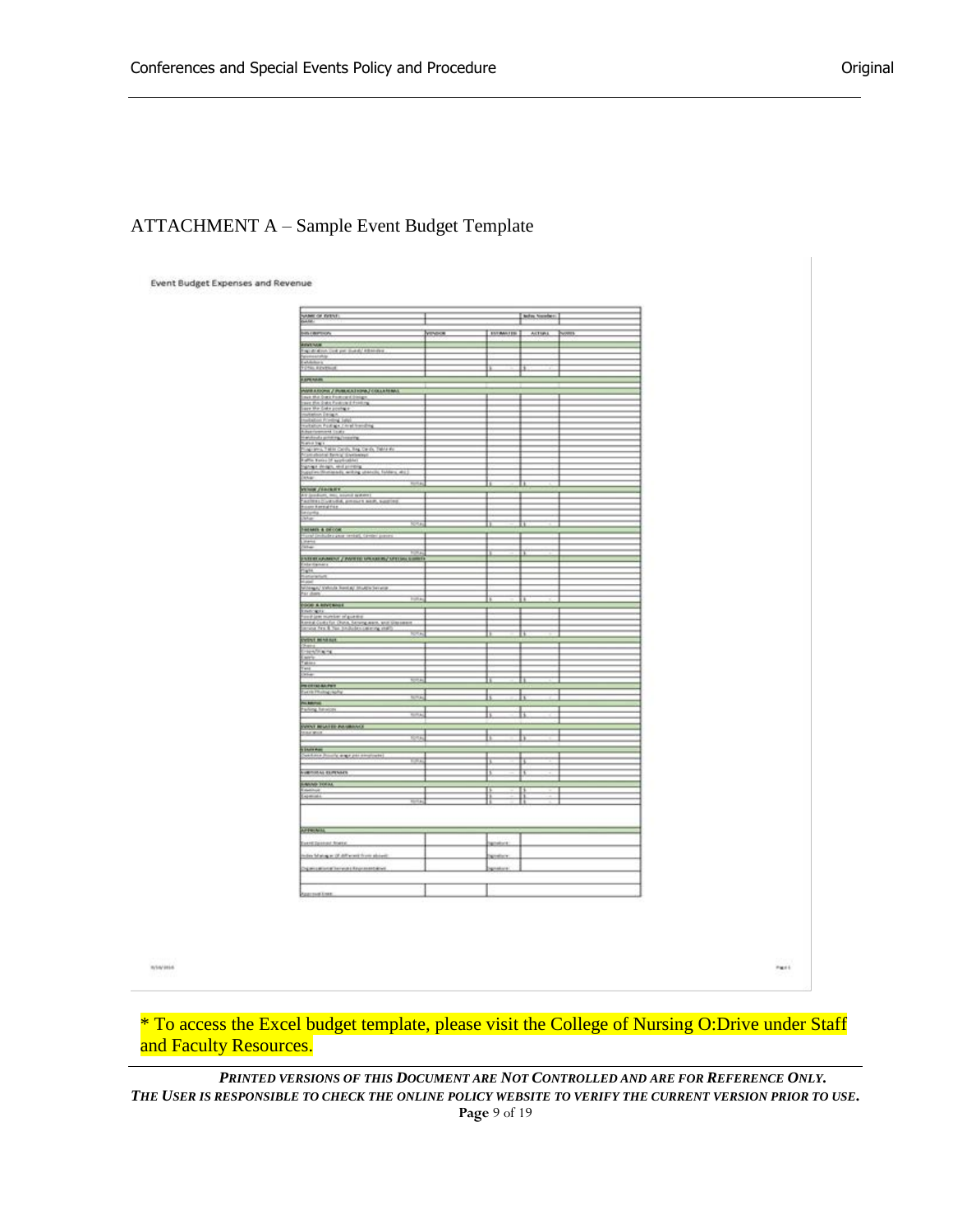Attachment B – Official College of Nursing Event Signage for Consent to Record



*PRINTED VERSIONS OF THIS DOCUMENT ARE NOT CONTROLLED AND ARE FOR REFERENCE ONLY. THE USER IS RESPONSIBLE TO CHECK THE ONLINE POLICY WEBSITE TO VERIFY THE CURRENT VERSION PRIOR TO USE.*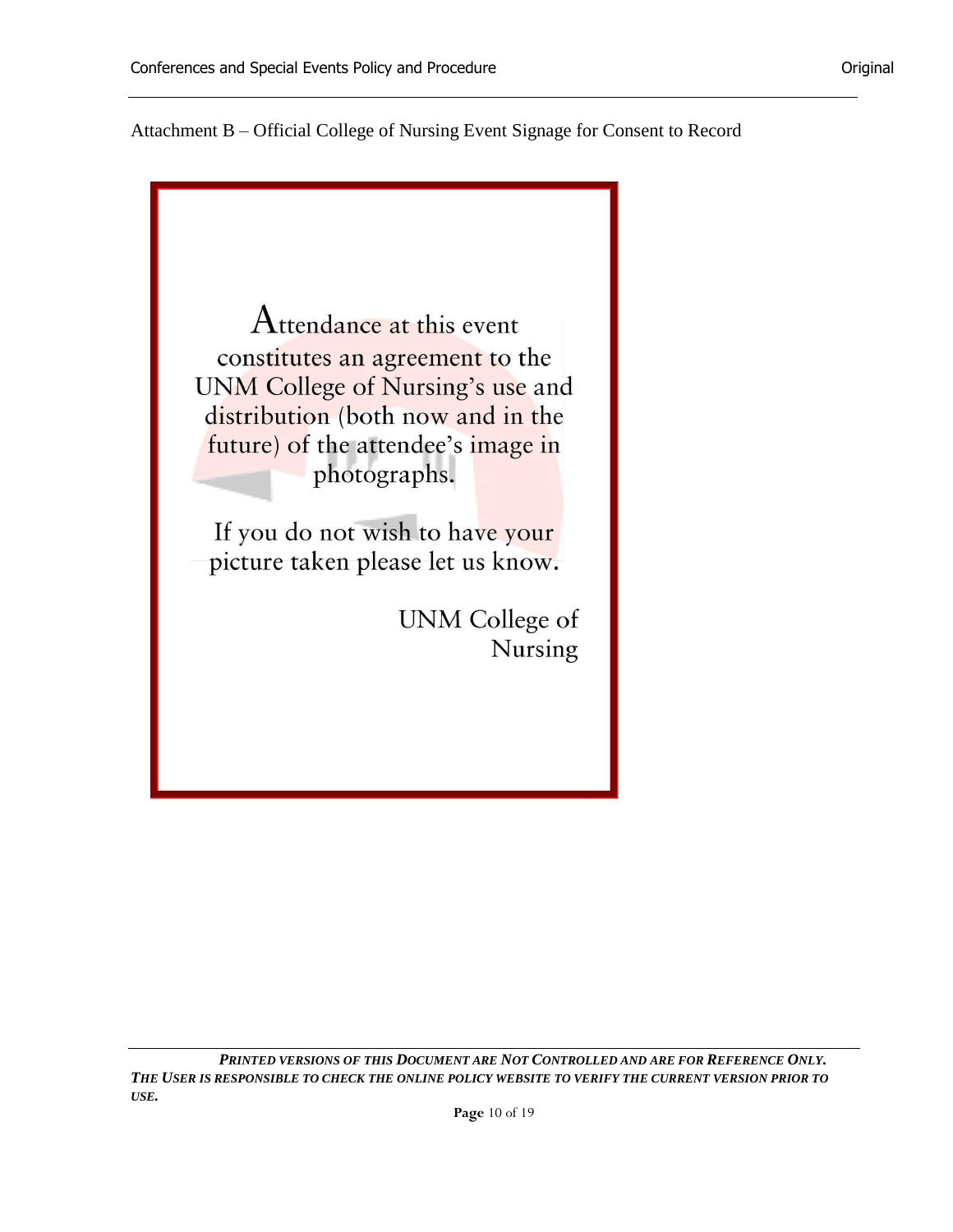# Attachment C – Special Duty Request Form

| <b>COLLEGE of NURSING</b>                                                                                                                                                                                                                                                                                                                                                                                                                                                                                                                                                                                                                                 |  | For use by CoN Staff for Events or Conferences. Please |                                                                                                                     |
|-----------------------------------------------------------------------------------------------------------------------------------------------------------------------------------------------------------------------------------------------------------------------------------------------------------------------------------------------------------------------------------------------------------------------------------------------------------------------------------------------------------------------------------------------------------------------------------------------------------------------------------------------------------|--|--------------------------------------------------------|---------------------------------------------------------------------------------------------------------------------|
|                                                                                                                                                                                                                                                                                                                                                                                                                                                                                                                                                                                                                                                           |  | submit to Event Sponsor or Event Coordinator.          |                                                                                                                     |
| Request for Serving on Event/ Conference Planning Committee or Day of Event                                                                                                                                                                                                                                                                                                                                                                                                                                                                                                                                                                               |  |                                                        |                                                                                                                     |
| Staff Member's Name:                                                                                                                                                                                                                                                                                                                                                                                                                                                                                                                                                                                                                                      |  |                                                        |                                                                                                                     |
|                                                                                                                                                                                                                                                                                                                                                                                                                                                                                                                                                                                                                                                           |  |                                                        |                                                                                                                     |
| Effective Dates of Event:                                                                                                                                                                                                                                                                                                                                                                                                                                                                                                                                                                                                                                 |  |                                                        |                                                                                                                     |
| Prosposed Interim Duties                                                                                                                                                                                                                                                                                                                                                                                                                                                                                                                                                                                                                                  |  |                                                        |                                                                                                                     |
|                                                                                                                                                                                                                                                                                                                                                                                                                                                                                                                                                                                                                                                           |  |                                                        |                                                                                                                     |
|                                                                                                                                                                                                                                                                                                                                                                                                                                                                                                                                                                                                                                                           |  |                                                        |                                                                                                                     |
|                                                                                                                                                                                                                                                                                                                                                                                                                                                                                                                                                                                                                                                           |  |                                                        |                                                                                                                     |
|                                                                                                                                                                                                                                                                                                                                                                                                                                                                                                                                                                                                                                                           |  |                                                        |                                                                                                                     |
|                                                                                                                                                                                                                                                                                                                                                                                                                                                                                                                                                                                                                                                           |  |                                                        |                                                                                                                     |
| The approximate number of hours of work prior to the event for planning/preparation are ______ hour(s) to<br>be completed during standard business hours (M-F, 8 a.m.-5 p.m.).<br>The approximate number of hours of work at the event will be ________. These hours will be during/<br>for approval prior to the event.                                                                                                                                                                                                                                                                                                                                  |  |                                                        | outside (circle one) of standard business hours (M-F, 8 a.m.-5 p.m.). Approval for specific hours will be submitted |
|                                                                                                                                                                                                                                                                                                                                                                                                                                                                                                                                                                                                                                                           |  |                                                        |                                                                                                                     |
|                                                                                                                                                                                                                                                                                                                                                                                                                                                                                                                                                                                                                                                           |  |                                                        |                                                                                                                     |
| Special duty assignments are intended to credit an employee for work that is outside the normal scope of their job, not<br>additional work that is within the scope of their current job. By signing below, the supervisor confirms that the employee<br>meets the qualification for the special duty and gives permission for the employee to participate in the extra duties.<br>As the employee requesting permission to participate in the planning process of the above event, I understand it is my<br>responsibility to request permission from my direct supervisor prior to beginning special duty/ interim assigned duties.<br>Staff Signature: |  | Date:                                                  |                                                                                                                     |
|                                                                                                                                                                                                                                                                                                                                                                                                                                                                                                                                                                                                                                                           |  |                                                        |                                                                                                                     |
|                                                                                                                                                                                                                                                                                                                                                                                                                                                                                                                                                                                                                                                           |  |                                                        |                                                                                                                     |
| Supervisor Name:                                                                                                                                                                                                                                                                                                                                                                                                                                                                                                                                                                                                                                          |  | Phone:                                                 |                                                                                                                     |
| <b>Supervisor Approval</b><br>Supervisor Signature:                                                                                                                                                                                                                                                                                                                                                                                                                                                                                                                                                                                                       |  | Date:                                                  |                                                                                                                     |

*PRINTED VERSIONS OF THIS DOCUMENT ARE NOT CONTROLLED AND ARE FOR REFERENCE ONLY. THE USER IS RESPONSIBLE TO CHECK THE ONLINE POLICY WEBSITE TO VERIFY THE CURRENT VERSION PRIOR TO USE.*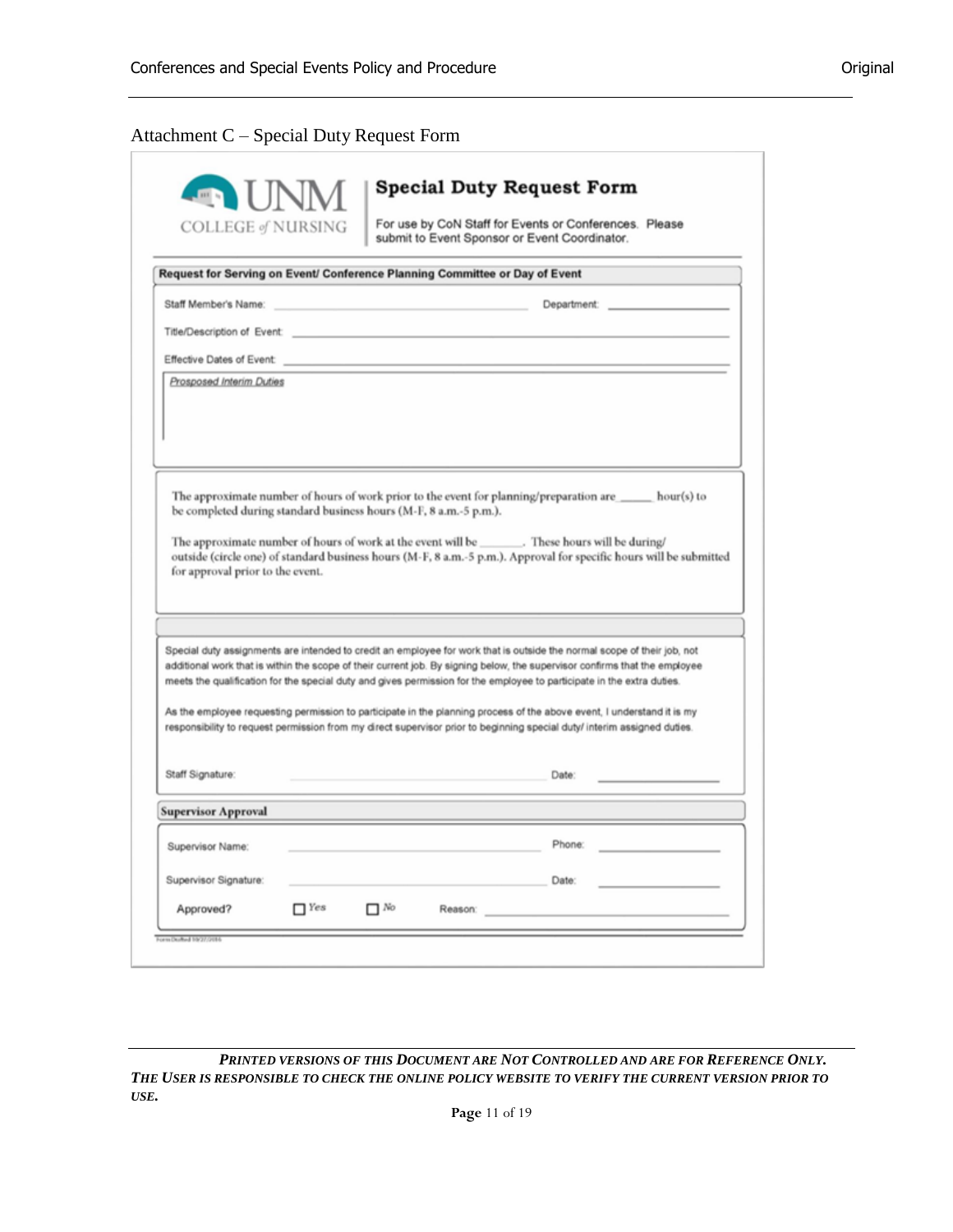# Attachment D – Overtime/Compensatory Time Request and Authorization Form

|                                                                                                                                                                                                                                                                                                                                                                                                                             | <b>Overtime/Compensatory Time Request and Authorization</b> |      |
|-----------------------------------------------------------------------------------------------------------------------------------------------------------------------------------------------------------------------------------------------------------------------------------------------------------------------------------------------------------------------------------------------------------------------------|-------------------------------------------------------------|------|
| Overtime/Compensatory time may only be allowed if this form has been approved in advance of the overtime worked.<br>Overtime is paid at a rate of 1-1/2 times the normal hourly rate for hours worked in excess of 40 during a work week.<br>Compensatory time is time off granted in lieu of overtime, at the same rate as overtime. A work week begins at 12:01 am<br>Saturday and ends at 12:00 am the following Friday. |                                                             |      |
| Instructions: Employee submits request to time approving Supervisor. If approved, Supervisor routes to Director level for<br>final approval. Retain form in Departmental Employee file.                                                                                                                                                                                                                                     |                                                             |      |
|                                                                                                                                                                                                                                                                                                                                                                                                                             | EMPLOYEE INFORMATION                                        |      |
| Name:                                                                                                                                                                                                                                                                                                                                                                                                                       | Banner ID:                                                  |      |
| Title:                                                                                                                                                                                                                                                                                                                                                                                                                      | Department:                                                 |      |
| Email:                                                                                                                                                                                                                                                                                                                                                                                                                      | Phone:                                                      |      |
|                                                                                                                                                                                                                                                                                                                                                                                                                             | OVERTIME REQUEST DETAILS                                    |      |
| Estimated hours of overtime/compensatory time being requested:                                                                                                                                                                                                                                                                                                                                                              |                                                             |      |
| Enter the dates and times that overtime needs to be worked:                                                                                                                                                                                                                                                                                                                                                                 |                                                             |      |
|                                                                                                                                                                                                                                                                                                                                                                                                                             |                                                             |      |
| Description of project or work to be performed during overtime hours:                                                                                                                                                                                                                                                                                                                                                       |                                                             |      |
| Description of why work cannot be completed during regular work hours:                                                                                                                                                                                                                                                                                                                                                      |                                                             |      |
| For the hours above, I am requesting:<br>Overtime Payment; or<br>Compensatory Time                                                                                                                                                                                                                                                                                                                                          | <b>AUTHORIZATION</b>                                        |      |
| Employee Signature                                                                                                                                                                                                                                                                                                                                                                                                          | Print Name                                                  | Date |
| Time Approving Supervisor Signature                                                                                                                                                                                                                                                                                                                                                                                         | Print Name                                                  | Date |
| Approved by:                                                                                                                                                                                                                                                                                                                                                                                                                |                                                             |      |
| Director Signature                                                                                                                                                                                                                                                                                                                                                                                                          | Print Name                                                  | Date |

*PRINTED VERSIONS OF THIS DOCUMENT ARE NOT CONTROLLED AND ARE FOR REFERENCE ONLY. THE USER IS RESPONSIBLE TO CHECK THE ONLINE POLICY WEBSITE TO VERIFY THE CURRENT VERSION PRIOR TO USE.* **Page** 12 of 19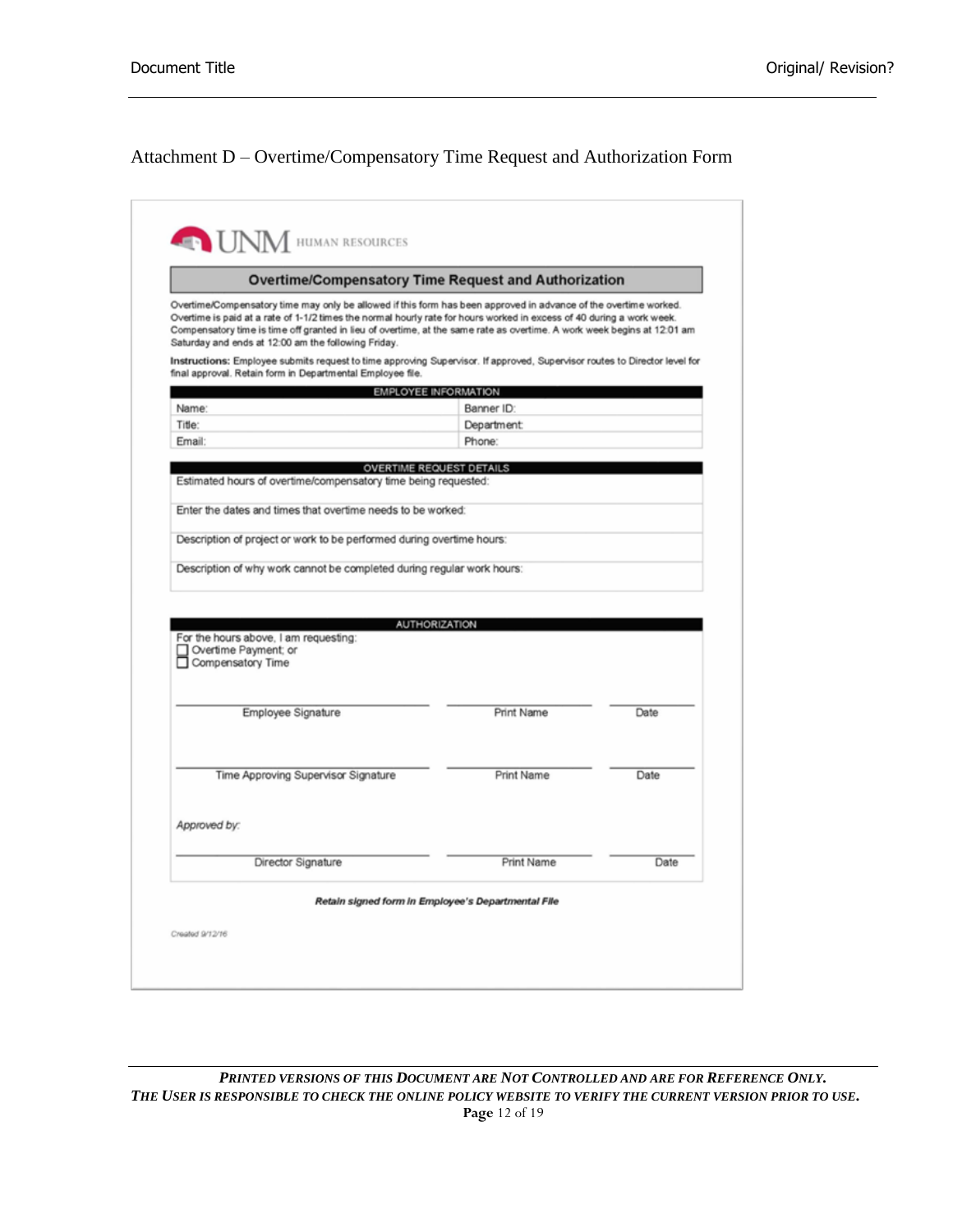## Attachment E – How to Plan an Event

## **Strategy**

- o What is this event trying to accomplish?
- o Who are you trying to target?
- o How does this fit into the UNM College of Nursing's strategic plan?
- $\circ$  Will this be a one-time event or a recurring one? If recurring, at what frequency?
- o Will it be an open invitation to the public or a private event?
- o Will the event be co-sponsored by another department/ entity?

# **Budget**

- o What CON index will you be spending from?
- o Where will start-up funding come from/ how much do you have to spend?
- o Who can sign the internal requisitions?
- o What is your estimated budget for all predicted expenditures and overall?
- o Who's ultimately responsible for all expenditures?
- o Who's going to write up and keep track of all internal requisitions?
- o Are funds available or being matching by another department/ entity?

# TO DO

- o Request an index number from Organizational Services.
- o Create a budget for all predicted expenditures, work with Organizational Services for assistance.
- o Designate who will handle IR forms to ensure bills are paid.

# **Committee**

- o Determine who your key employees are.
- o Do you need assistance from outside the CON?
- $\circ$  Who's the chair(s)? Should be same individuals who are responsible for the budget and overall event.
- o Who's responsible for performing which logistical arrangements (catering, rentals, AV, etc)
- o Provide timeline and budget if necessary.

# TO DO

- o Form an event planning committee.
- o Set up regular meeting dates.
- o Create a folder on the O drive to help with sharing of documents.

# **Date, Time, Key Players**

- o What is the date of the event
- o Do you need to ensure a specific venue is available on your event date first or do you have options of where you can hold it.
- o Are key players (i.e. Deans, Leadership, speakers) available on your date.
- o What time of day will you hold it?
- o How do local traffic, other events, travel habits, and work days affect the time of this event?
- o When possible, verify your event is not scheduled on the same day/time as another event on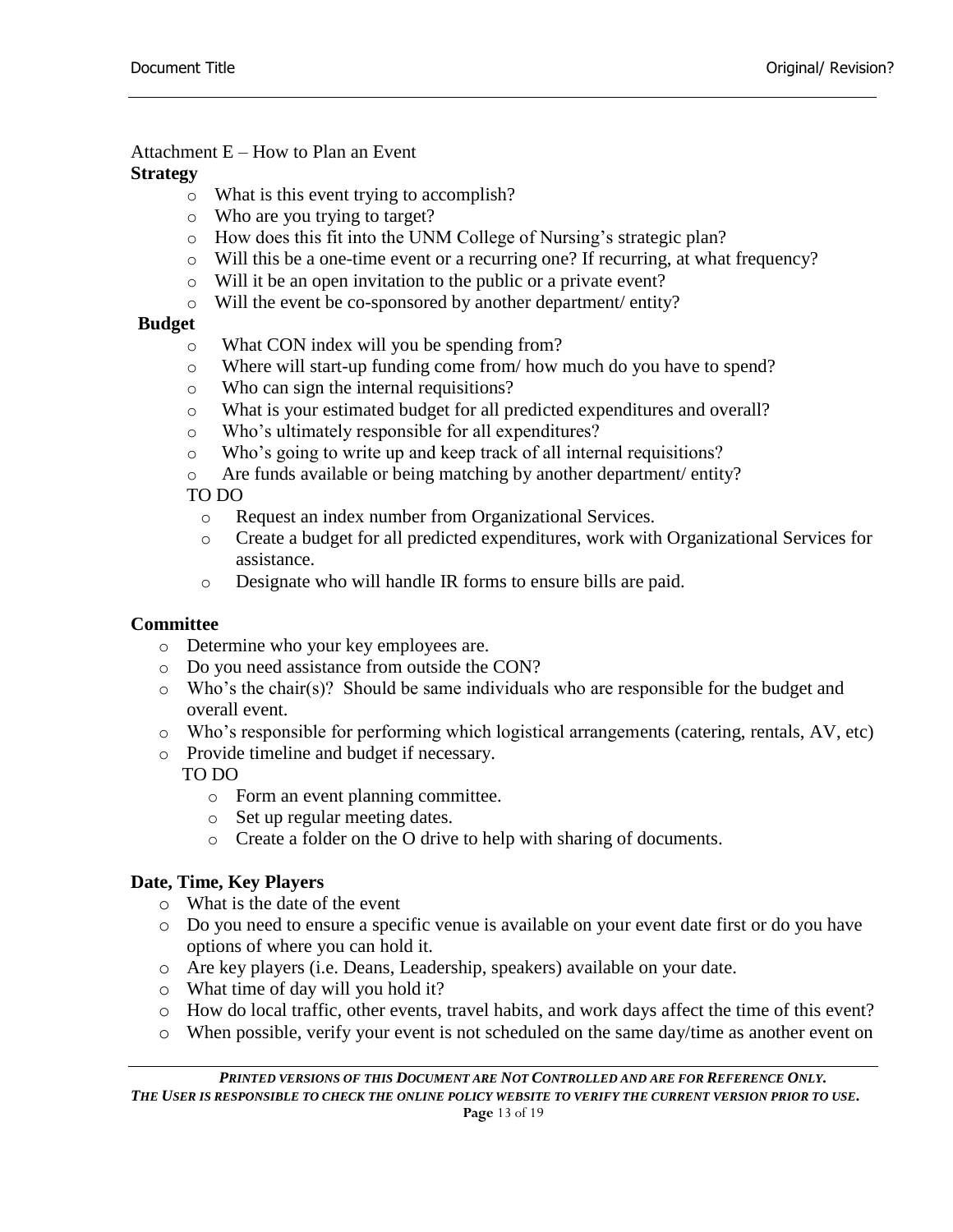campus.

TO DO

o Determine the date and time of the event

## **Venue**

- o Indoor or out? If outdoor is there a backup plan for bad weather? On or off campus?
- o Do you need a deposit on the room?
- o Does a contract need to be signed by HSC?
- o How many guests are you expecting? Is the physical capacity of space and amount of available seating work?
- o Do you need special permits? TO DO
	- o Secure your venue.

## **Timeline**

- TO DO
	- o Establish deadlines for all event logistics.
	- o Include those responsible for each piece and budget associated with each task.
	- o Include a budget associated with each task.

## **Keynote and Guest Speakers**

## TO DO

- o Identify speakers.
- o Contact speakers and invite to participate in event. If applicable, determine honorarium (within budget).
- o Confirm with speakers the date, time and location of event (give them time limits on presentations).
- o Collect bio and picture for publicity purposes.
- o Make travel arrangements (within budget).
- o Confirm travel arrangements 1 week prior to the event.
- o Send Itinerary to speaker 1 week prior to event Collect any handouts, slide presentation or other materials they would like distributed.
- o Provide speakers with an allotted amount of time for their speech or presentation to ensure the program remains on time.

## **Sponsorships**

- o Are sponsorships part of your budget?
- o Which organizations are you going to ask for sponsorships from?

TO DO

- o Determine the levels of sponsorship you are offering and incentives for each level.
- o Create a list of those you wish to solicit.
- o Meet with the CON Development Office.
- o Once you receive sponsorships, collect logos for publicity purposes.

## **Registration**

*PRINTED VERSIONS OF THIS DOCUMENT ARE NOT CONTROLLED AND ARE FOR REFERENCE ONLY. THE USER IS RESPONSIBLE TO CHECK THE ONLINE POLICY WEBSITE TO VERIFY THE CURRENT VERSION PRIOR TO USE.* **Page** 14 of 19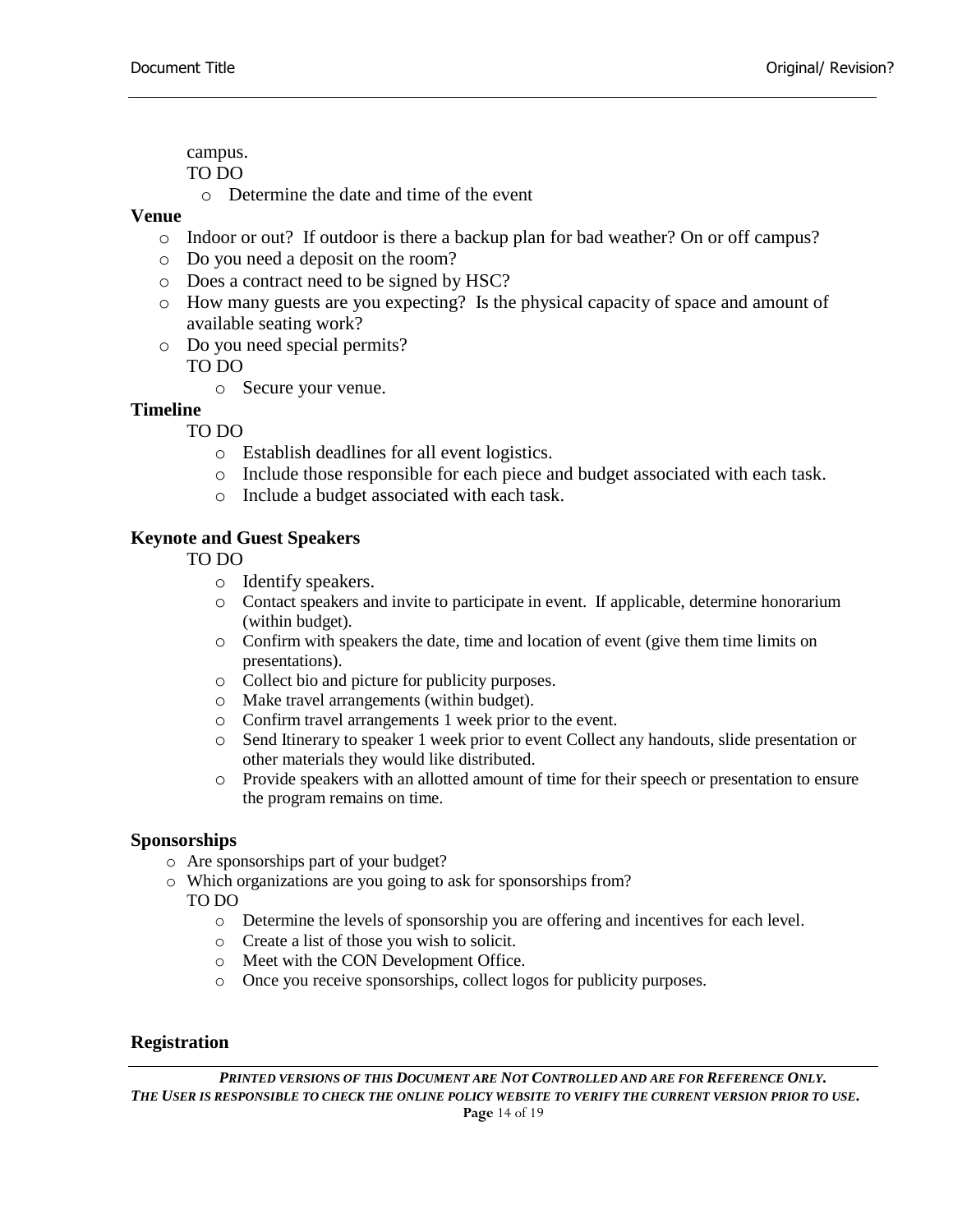- o How will you collect RSVPS? By phone? By email?
- o Can you take reservation online? What's the url?
- o Will there be a payment? How much? How will you take payments? Who's responsible for depositing payments?
- o Have a deadline for RSVPs.
- o What is your refund policy?
- o Will you have pre-printed name tags? Fillable name tag?
- o Have fillable receipts available for on-site payment. Have change for cash payment.
- TO DO
	- o If taking registrations online with payment, contact the UNM Bursars Office to use the vendor Marketplace for your online registration.
	- o Work with CON IT to set up registration without pay or to place the Marketplace link on the CON website.
	- o Determine how RSVPs/ticket sales will be taken.
	- o Determine a deadline date for final RSVPs/ticket sales.
	- o If selling tickets, create a refund policy.

## **Invitations**

- o What criteria will be used for the invitation list?
- o Do other offices within or outside of the College need to be included to help reach your audience?
- o Will your invitation be electronic or mailed?
- o What is the design concept in terms of shape, size, fold/no fold, envelope/self-mailer, etc.?
- o Who will be designing your invitations? Can someone within CON help? Do you have the budget to hire an outside vendor? All materials MUST be within UNM and HSC brand standards.
- o What visual elements, imagery, or color schemes do you want to use? (The College of Nursing logo must be on all materials.)
- o Do you want a save the date sent out? When?
- o What deadline do you have for the invitations to be in the mail (at least 4-6 weeks in advance is typical)?
- o Include price of registration/ticket as well as RSVP information.
- o Are directions or a map included? Parking instructions?

TO DO

- **•** Create an invitation list with names, mailing addresses and or email addresses.
- Identify or hire a designer to:
	- o Create the Save the Date.
	- o Create the invitation.
	- o Create the map.
	- $\blacksquare$  Print:
		- o Save the Date
		- o Invitation
		- o Map
	- Mail:
		- o Save the Date

*PRINTED VERSIONS OF THIS DOCUMENT ARE NOT CONTROLLED AND ARE FOR REFERENCE ONLY. THE USER IS RESPONSIBLE TO CHECK THE ONLINE POLICY WEBSITE TO VERIFY THE CURRENT VERSION PRIOR TO USE.* **Page** 15 of 19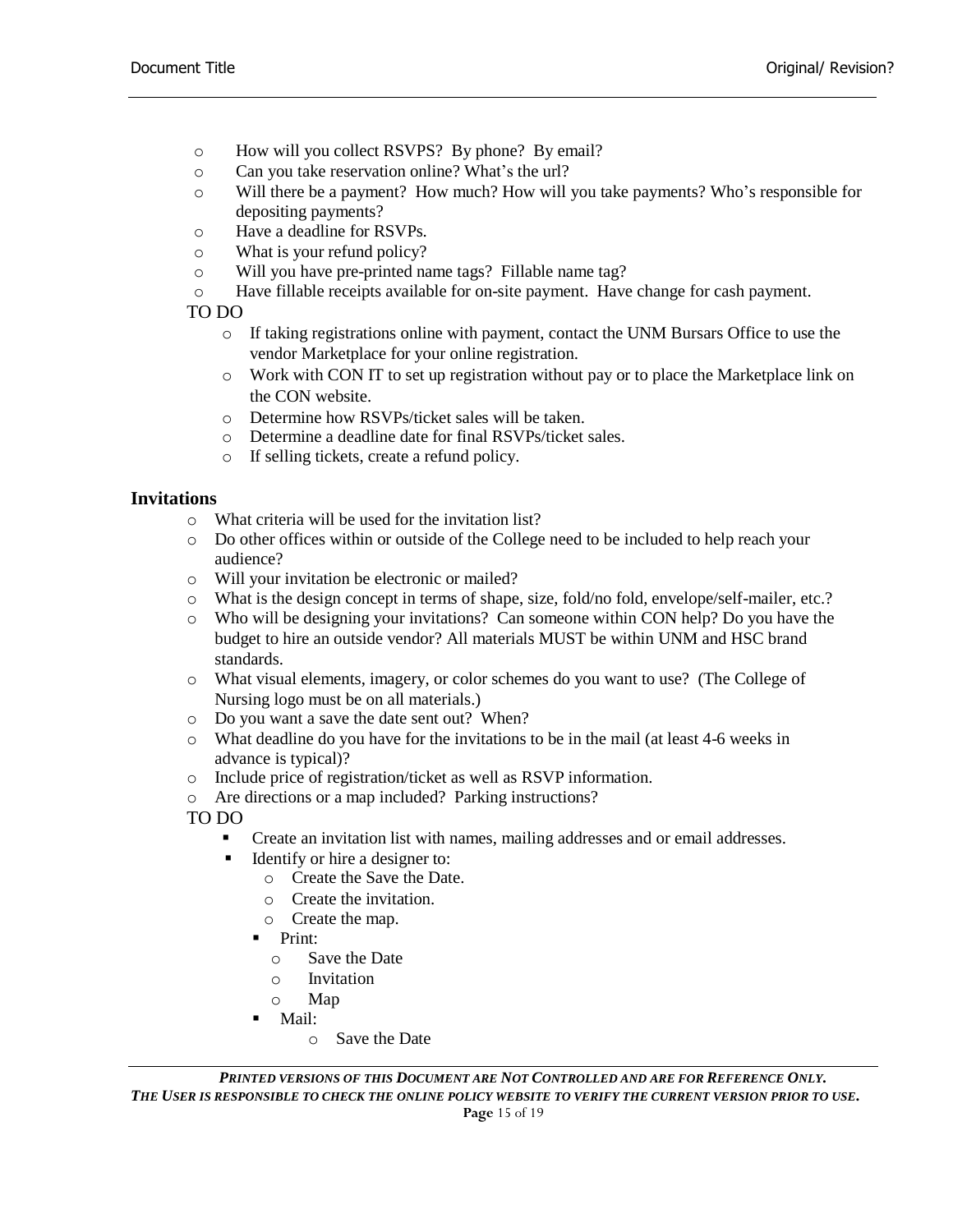o Invitation with Map

## **Media/Publicity**

- o Do you have a budget for publicity?
- o Have you contacted CON Marketing and Communication committee for suggested avenues of marketing?
- o Can you utilize free publicity (social media, CON website, HSC Public Affairs announcements etc.)?
- o Work with the HSC Communications and Marking office to develop and distribute a press release for the event.

TO DO

- **Contact CON Marketing and Communications committee to discuss marketing** possibilities.
- If applicable, write a press release for HSC Public Affairs to distribute.

## **Catering/Food & Beverage**

- o Determine menu concept (light or heavy hors d'oeuvres? Meals?).
- o Any special themes relevant to the program?
- o What items can the College provide and what items should the caterer bring including plates, utensils, glasses, trash containers, and appropriate tables?
- o Does the venue have a preferred caterer? Is that caterer required or preferred? Are there other suggestions available in order to get comparison proposals?
- o Do you need the menu to be printed out for guests?
- o Do your speakers or guests have any dietary restrictions to consider?
- o Any purchases over \$5,000 (including food) must go through proper main campus Purchasing approval. Work with Org Services to get this approved.

TO DO

- Request dietary restrictions from speakers/MC and attendees as appropriate.
- Order food and beverages.
- Keep record of attendees to submit with receipts for any food or alcohol purchases.

## **Photography**

- o Do you need photographs taken of the event?
- o Can CON IT provide this service? Do you have the budget to hire an outside vendor?
- o Create a list of those individuals or groups you have to have a photo of.
- o If possible assign someone to assist the photographer with getting those must have shots.
- o Shot list, locations and times for anything formal or staged for publicity.
- o Lighting, or other setup requirements. Walk-thru prior to event.

o Local media (website, HSC Marketing, CoN Marketing, UNM event calendar, social). TO DO

- Identify/Hire Photographer.
- Create a list of desired photos.

#### **Physical Set-up and Break-down**

*PRINTED VERSIONS OF THIS DOCUMENT ARE NOT CONTROLLED AND ARE FOR REFERENCE ONLY. THE USER IS RESPONSIBLE TO CHECK THE ONLINE POLICY WEBSITE TO VERIFY THE CURRENT VERSION PRIOR TO USE.* **Page** 16 of 19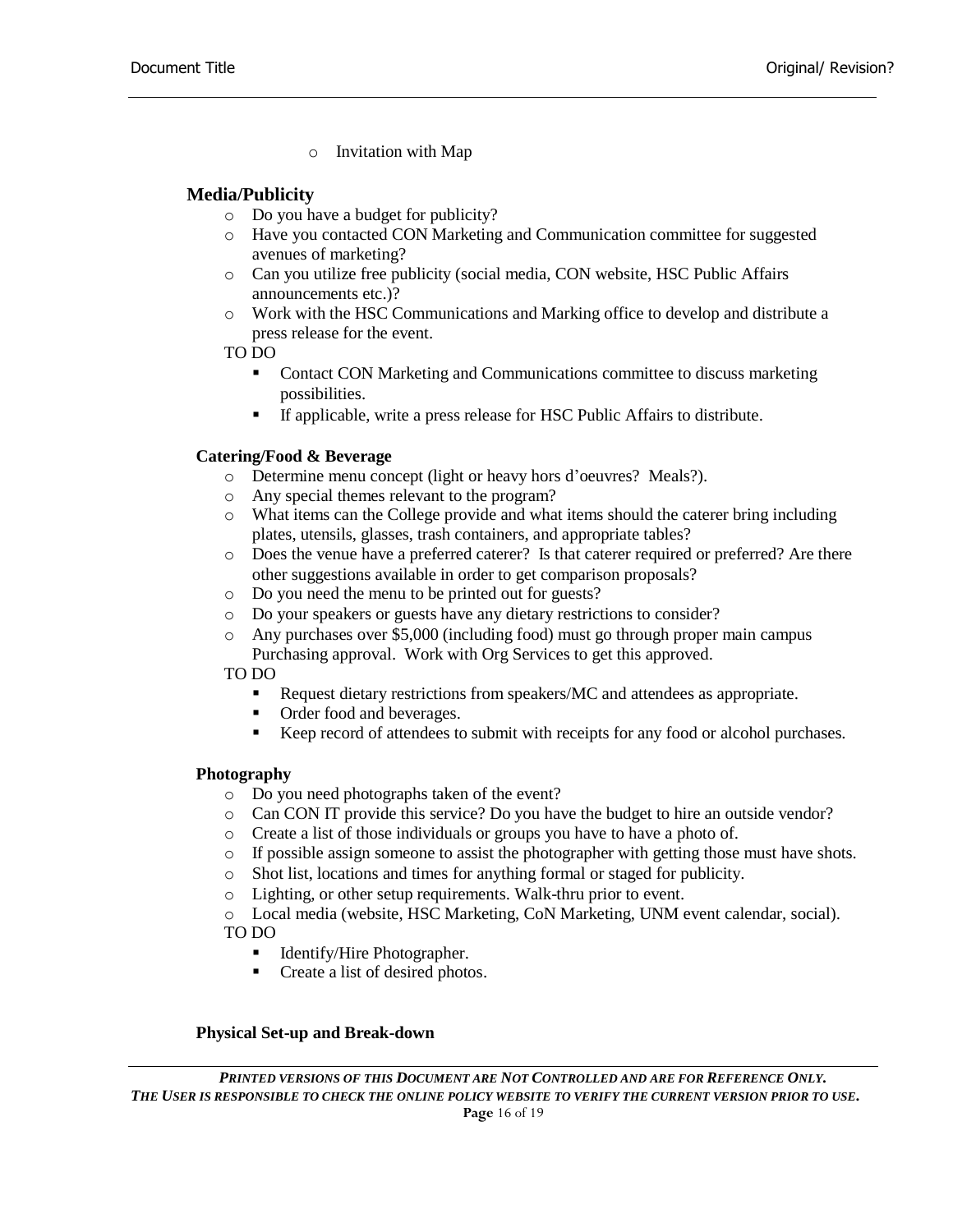- o Where will event be (including presentations, receptions, and other combinations)?
- o Indoor or outdoor? Or both?
- o Will all guests be able to hear in this set-up or is a small sound system required?
- o Podium or mike?
- o Branding?
- o Where will catering be staged and served?
- o Is there room for check-in table near entrance?
- o Coat check needed? Where will it be?
- o Are there any physical challenges presented by the space or the layout (steep hills, sight lines for talk, etc.)?
- o Will house- or grounds- keeping be necessary? (Pressure wash? Blow leaves?)
- o Who will help with set-up and break-down of the event?

TO DO

- Determine logistical set-up for all portions of the event.
- Assign volunteers to set-up different areas.
- Assign clean-up after event to volunteers.

#### **Décor & Signage**

- o Is any special signage required for the space?
- o Any other needs for décor or special items like balloons or flags? UNM décor?
- o Does the venue have restrictions on decorations?

TO DO

- Design signage
- Have signs printed
- Collect/purchase décor

#### **Sound / Music / AV**

- o Is house/venue sound system adequate?
- o Is there ambient music? Who brings? Live music? Trio, piano, etc.
- o Choose appropriate and professional music if having music at your event. Do not choose music with profanity, political messaging, or other inappropriate content.
- o Any AV augmentation for show and tell or presentation?
- TO DO
	- Order AV equipment.
	- **If necessary, hire musicians.**

## **Parking / Directional Signage / Security**

- o Is there sufficient parking space for self-parking?
- $\circ$  If held on campus, could the event be held in the evening to save funds for parking permits and make it easier for guests to park?
- o Is a valet required due to insufficient space or other physical challenges presented by the setting?
- o Is there any signage needed in the area to denote event? At the house?
- o Is any security needed during the event?
- o Do we need to contact UNM parking to make arrangements to park on campus?
- o Will your budget cover the cost of parking for event participants?

*PRINTED VERSIONS OF THIS DOCUMENT ARE NOT CONTROLLED AND ARE FOR REFERENCE ONLY. THE USER IS RESPONSIBLE TO CHECK THE ONLINE POLICY WEBSITE TO VERIFY THE CURRENT VERSION PRIOR TO USE.* **Page** 17 of 19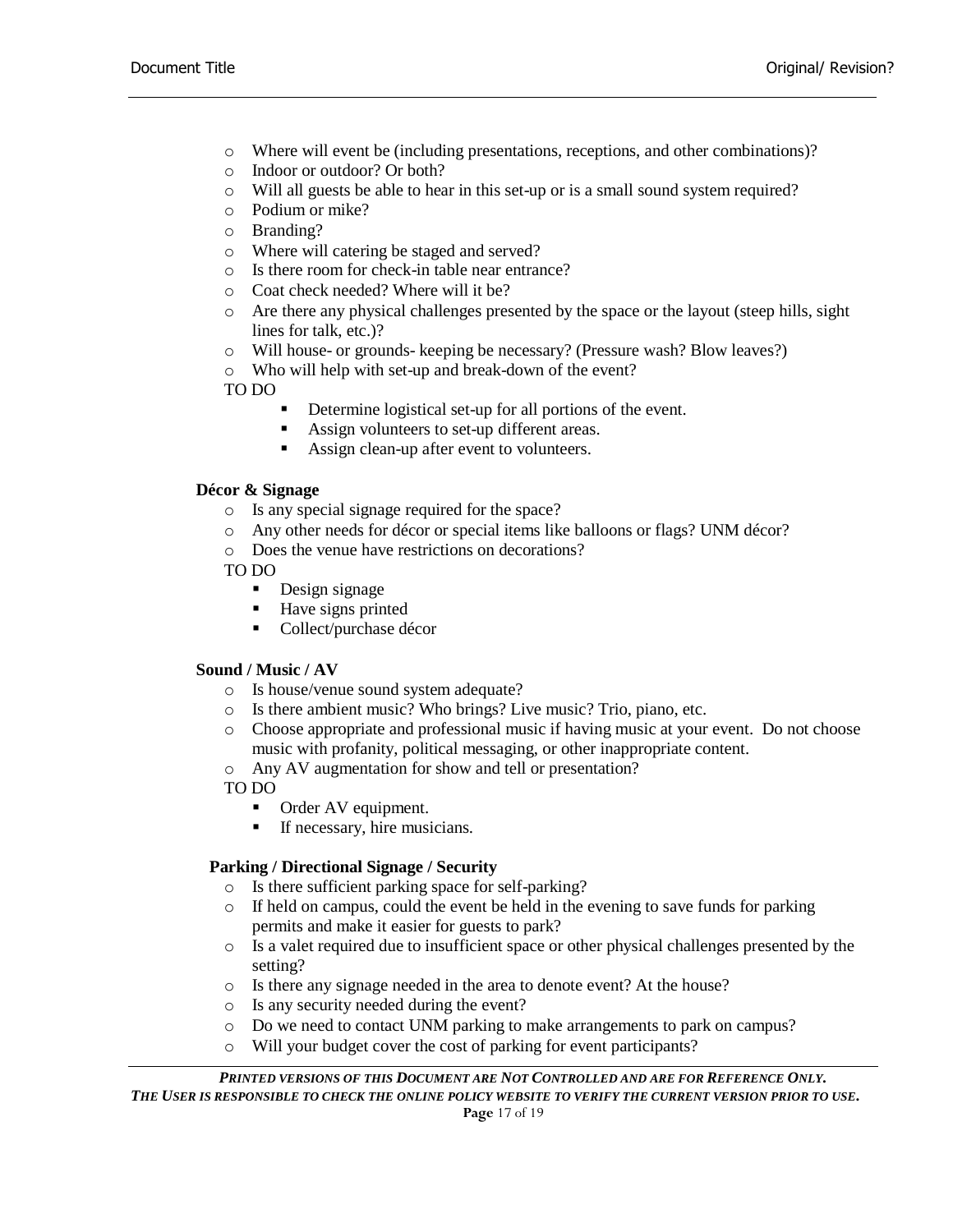## TO DO

- Create and print signage for parking.
- If on campus, purchase parking permits for guests/ attendees or waive parking tickets with UNM PATS for a particular parking lot.
- Hire security if needed for the event
- If the event is held on campus, speak with UNM Parking and Transportation to order temporary parking permits or to wave parking tickets for the day of the event.

#### **Program**

- o MC's role: welcome, introductions, wrap-up, thank sponsors. Script for MC? Make sure you have name pronunciations for speakers.
- o Ideas about good speakers and topics for this event.
- o Length and style of program.
- o Suggested speaking points for Dean and/ or Leadership.
- o Is printed "Program" necessary? (print 10% more than necessary).

TO DO

- Print speakers handouts (print 10% more than necessary).
- Collect presentations ahead of time to have them loaded on to computer.
- Write script or speaking points. Be sure to include pronunciation of names.
- Design program/agenda.
- Print program/agenda

#### **Volunteers**

- o How many volunteers will you need to work the day of the event?
- o Do you have a budget for overtime for hourly employees? If not you need to utilize salary/ exempt employees.

TO DO

- Solicit volunteers.
- Assign volunteers according to tasks.

## **Registration / Welcome / Staffing**

- o Who has guest list?
- o Nametags? Blanks for on-site? (be sure to pre-print nametags for speakers and volunteers.)
- o Any guest giveaways with arrival packet?
- o CON promo pieces available? Who brings?
- o How many staff needed for check in, welcome?
- o Registration should take place 1 hour prior to the event.

TO DO

- Request CON Tablecloth for registration table.
- Request table for registration.
- Print out copies of the RSVP list.
- Create a sign in sheet if needed.
- **•** Print nametags.
- Print out any handouts.
- Bring promotional items to distribute.